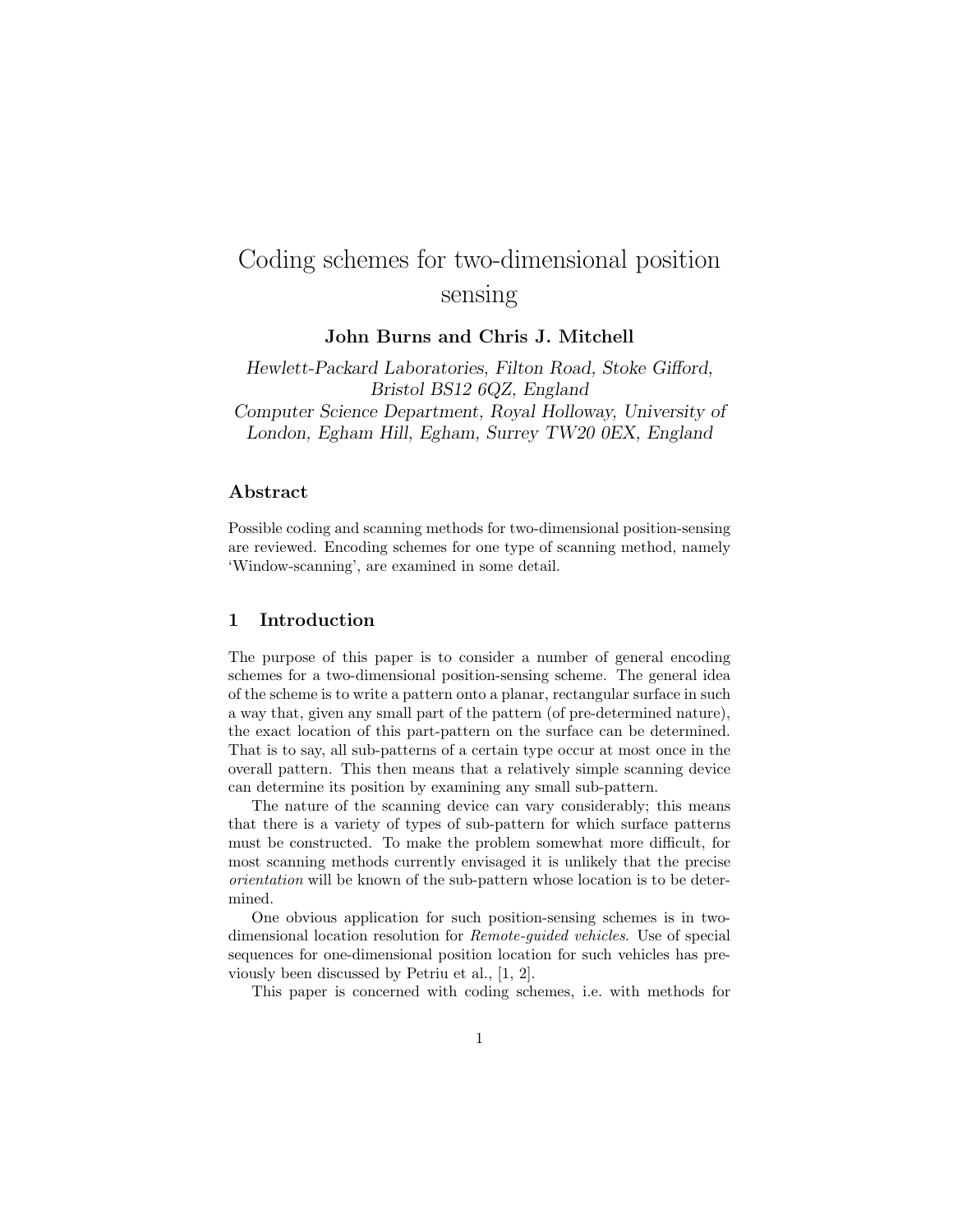generating patterns and for subsequently decoding them. A brief survey of the main possibilities for pattern generation and pattern scanning is given, leading to an overview of what general types of coding scheme may be required.

The second part of the paper looks at one type of coding scheme in more detail, namely for 'window-scanning' schemes. The requirement for this type of coding scheme leads naturally to the definition of a number of combinatorial problems. Some of these problems have well-known complete solutions, others have known partial solutions, whilst yet others have hardly been studied at all. The companion problem to code design is that of providing efficient decoding algorithms, i.e. providing a means to translate from a detected surface pattern to the position of that pattern on the coded surface. This problem has historically had little or no attention. Recent work of Lloyd and Burns provides solutions in certain cases, but many versions of the problem lack any efficient techniques.

In summary, the purpose of this paper is to present a practical coding problem for which many of the coding and decoding problems currently lack good solutions. However, it is the authors' belief that this lack of solutions is more due to the lack of attention that the problem has received in the past, rather than to the intrinsic difficulty of the coding and decoding problems.

# 2 A review of possible scanning and coding methods

### 2.1 General description of coding schemes

#### Pattern construction

There appears to be a variety of ways both to construct patterns, i.e. to encode the surface, and to read sub-patterns from the surface. We start by examining general properties of pattern design and scanning.

In all currently envisaged schemes, the surface is partitioned into a large number of cells. Each of these cells is assigned an integral value, typically in the range  $0, 1, \ldots, c-1$  for some small positive integer c (in which case we say the pattern has  $c$  levels). The value of each cell is then written onto the surface by some means, e.g. by using  $c$  distinct colours or grey scale values. This may either involve 'colouring' the entire surface or simply writing appropriate dots at regular intervals. In the discussion below we refer to different cell colours with the intention of including the case where grey scale values are used.

#### Types of pattern scanning

Many types of surface scanning scheme can be devised, although the technique we are particular concerned with here involves a scanner capable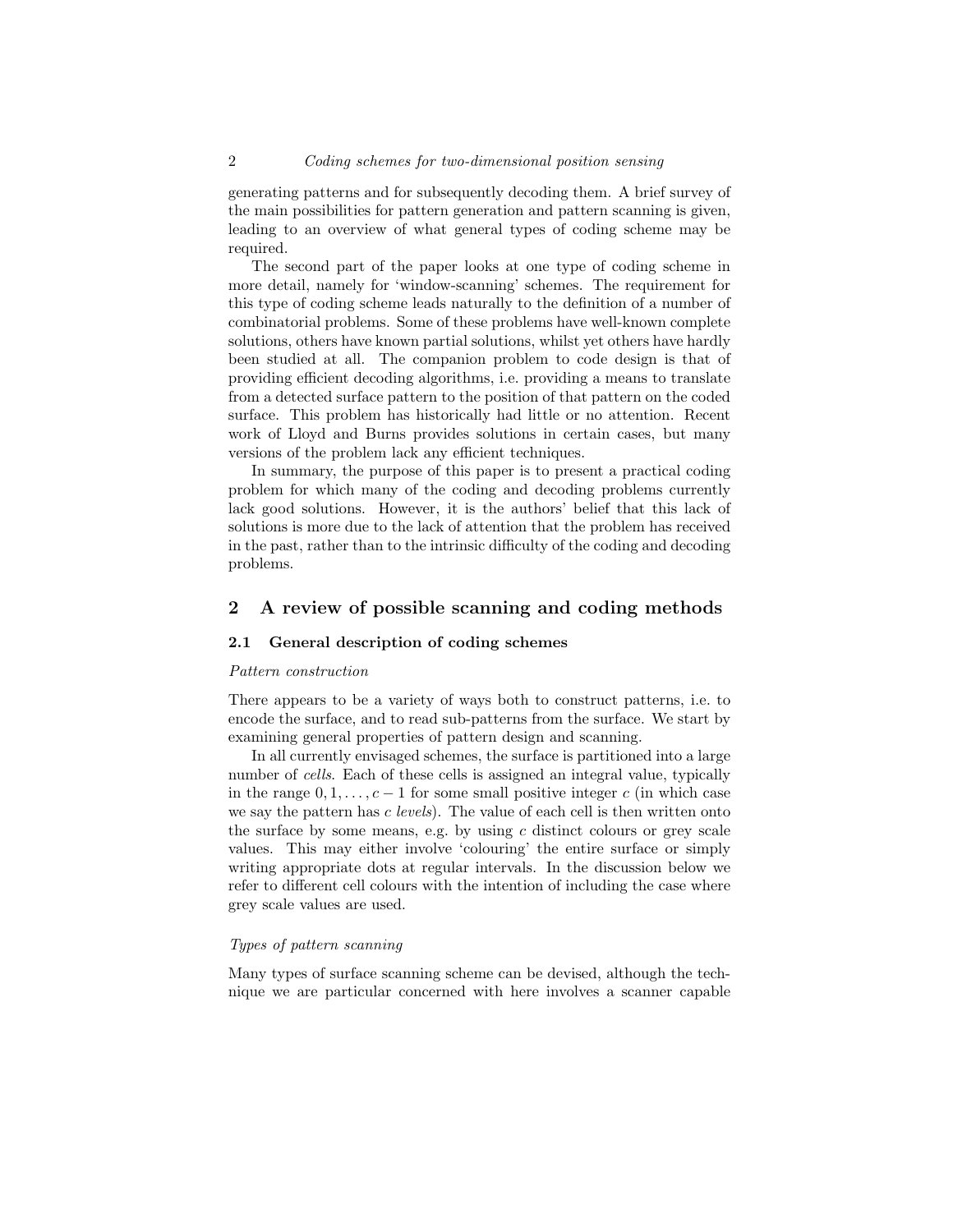of reading the value assigned to a (small) number of cells simultaneously. Of particular interest is the case where a scanner is capable of reading enough cells to determine its position immediately. This type of scanning is considered in more detail in Section 2.3 below.

#### Cell edge resolution

A major scanning problem we have not yet mentioned relates to the method used to detect the edges of cells. We assume throughout this discussion that the movement of the scanner is irregular, and hence cells will not be traversed at an even rate. Hence in many application domains, timing information cannot be used to recover cell transitions.

First suppose that cells are coloured by the positioning of an appropriately coloured or shaded 'dot' in the centre of each cell. In this case, given that all dots are a different colour to the background, edge detection is not a problem. In some circumstances however, it may be necessary to use cells which are coloured throughout their domain, i.e. the entire patterned surface is coloured. In this case, adjacent cells will probably always need to be coloured in different colours in order that a scanner can detect where one cell ends and another begins.

#### 2.2 Surface partitioning and patterning methods

In our general description of the scheme above, we did not describe how the surface might be partitioned into cells. The most obvious approach is to divide the surface into a regular grid. However, although we do not discuss them here, other approaches may be preferable for practical reasons; for example, it may be desirable to avoid cell boundaries forming continuous lines across the surface.

The simplest regular division is probably what we refer to as the square *grid*, where the rectangular surface is divided into an m by n grid of  $mn$ square cells. Each cell is either coloured in its entirety or an appropriately coloured dot (maybe round or maybe asymmetric to give orientation information) is placed in the centre of each cell.

However this is not the only possibility. Two other obvious partitions are the *triangular* and *hexagonal* grids, formed by dividing the plane into congruent regular triangles and hexagons respectively. Both these grids could potentially have advantages in certain situations.

• In the *triangular grid*, each cell has only three neighbours (together with three other cells which it touches in a point). In a rectangular grid each cell has four neighbour cells and four cells which it touches in a point. Given a coding scheme in which each cell transition must involve a colour change and in which each neighbour of a fixed cell must have a different 'colour', a triangular grid offers the potential to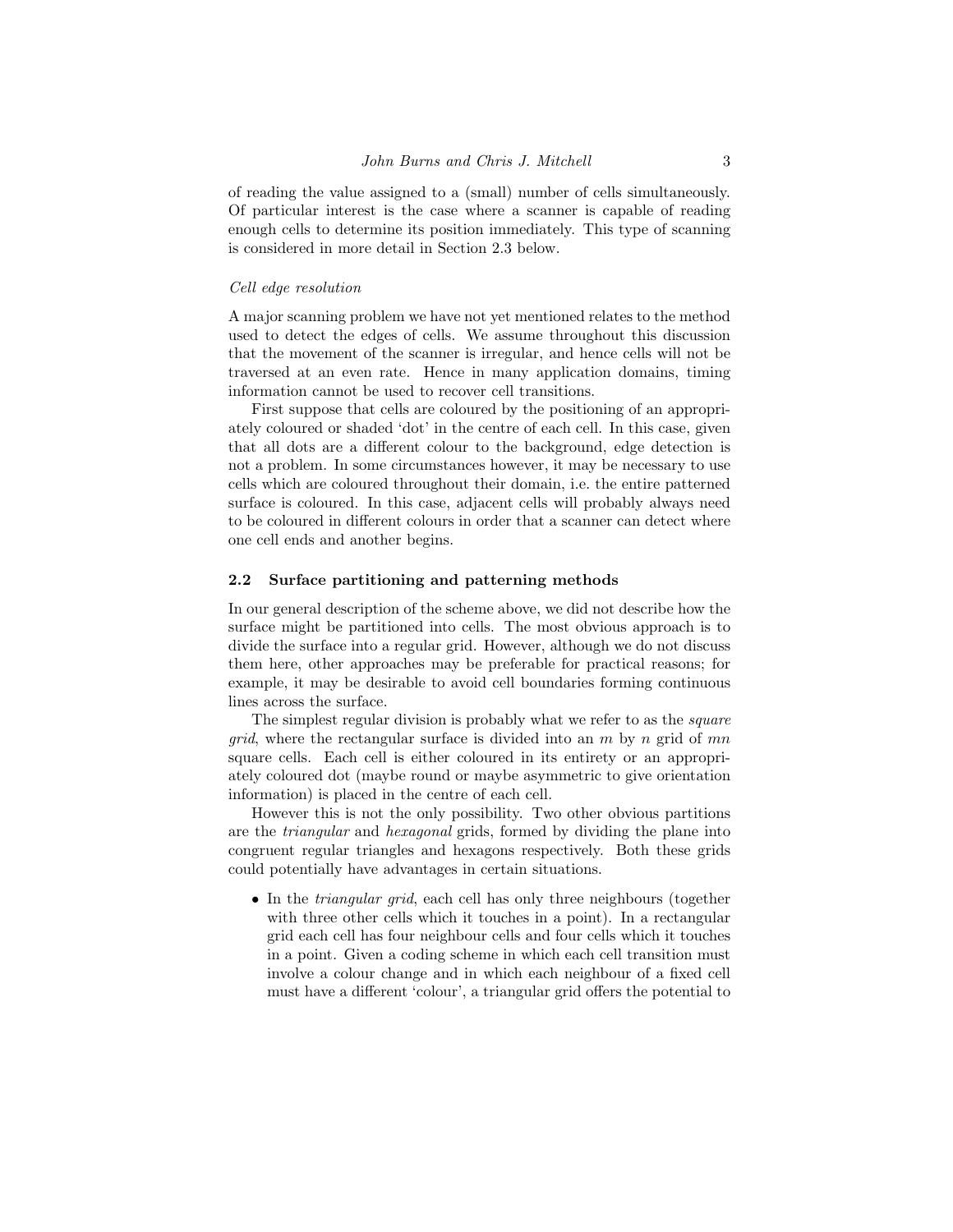#### 4 Coding schemes for two-dimensional position sensing

design schemes with fewer colours. This could then reduce the cost and complexity of the scanning device. One potential problem with the triangular grid is the fact that sets of six cells meet in a point, which could cause scanning problems.

• In a *hexagonal grid*, each cell has six neighbours (and no cells which it touches in only a point). In certain scanning environments, the hexagonal grid also offers the possibility of coding schemes with fewer colours.

However, although triangular and hexagonal grids have these possible advantages, encoding schemes are probably more difficult to find in these two cases. Certainly all the existing theory of sequences and arrays with 'window' properties is directed towards rectangular arrays.

It is interesting and informative to consider the set of possible paths between cells in each of the three types of grid described above.

- In a *hexagonal grid* the set of paths between cells forms a triangular grid.
- In a *triangular grid* the set of paths between cells forms a hexagonal grid (given that transitions between cells can only take place between neighbouring cells, i.e. cells sharing an edge).
- In a *square grid* the set of paths between cells again forms a square grid (as above provided that transitions between cells can only take place between neighbouring cells).

# 2.3 Pattern scanning techniques

We now consider in a little more detail the approach to scanning a pattern which forms the main focus of this paper. That is, we consider the situation that arises when a scanner is used which is capable of 'reading' more than one cell at a time. As previously mentioned, we are particularly interested in the case where the scanner is capable of reading enough cells to determine its position immediately. Clearly, schemes could be devised where a scanner reads a number of cells, but the scanner position cannot be determined until the scanner has examined two or more sets of cells; however, we do not consider such schemes further here.

In the particular case where the scanner can examine a rectangular grid of cells, we refer to the scheme as window scanning. More precisely, we define window scanning as being that particular case of the general position detection problem when the following hold.

• The scanner examines a rectangular sub-pattern (or *window*) of fixed size  $(u$  by  $v$  say).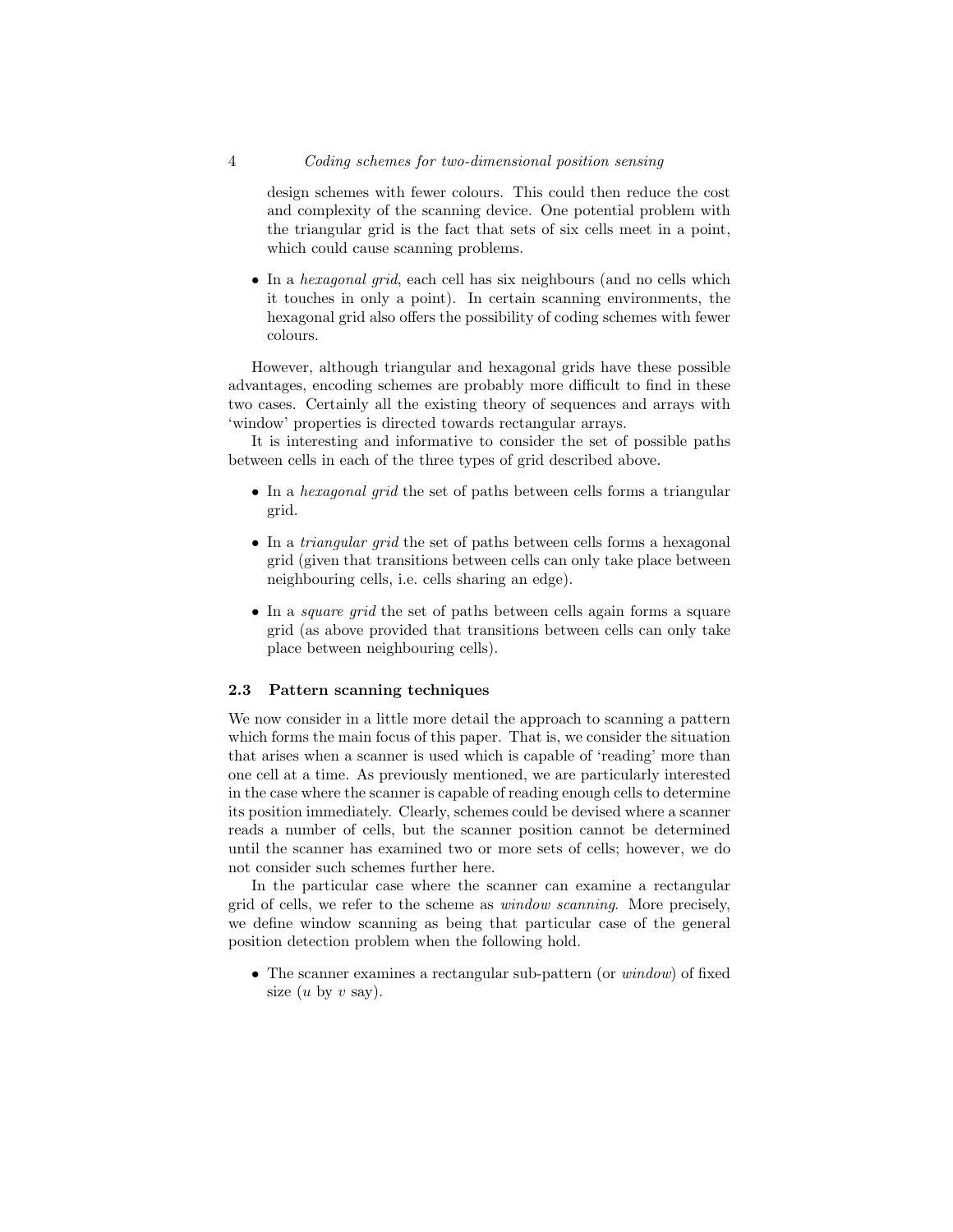• The window sub-pattern always uniquely defines the position of the scanner in the pattern.

Now consider how the information provided by a multiple-cell scanner might be used to provide the desired positional information. The first problem for the scanner information processing hardware/software will be deciding what angle the scanned pattern is at (that is, without reference to the actual pattern of colours in the scanned cells).

In the case of a rectangular grid, where we assume that the processing circuitry must resolve the scanned information into a rectangular subpattern, three possibilities are as follows.

- The scanner is capable only of the minimum resolution, i.e. there will be four possible orientations for the scanned sub-grid. This would typically be the case where the colours are marked using circular, square or other dots with 90 degree rotational symmetry.
- The scanner is capable of determining the orientation of the scanned sub-grid to within two possibilities (0 or 180 degree rotation). This would typically be the case where the colours are marked using elliptical, rectangular or other dots with 180 degree rotational symmetry.
- The scanner is capable of determining the orientation of the scanned sub-grid completely. This would typically be the case where the colours are marked using asymmetric dots.

In the case of other grids (e.g. triangular or hexagonal grids) similar orientation problems will arise.

Following this first stage of processing, the algorithm will then need to examine the colouring of the cells in the scanned sub-grid. This information must then be sufficient to determine uniquely the position of the scanned sub-grid within the entire coded surface. Hence the degree to which the orientation of the scanned pattern can be resolved without reference to the cell colouring will determine what kind of encoding pattern is required.

#### 2.4 Primary system objectives

As we have seen, many possibilities exist for both the general approach to pattern scanning, and to designing patterns capable of yielding the desired location information. However, there are a number of general criteria applying to all systems which can be used to measure their efficiency. Some of the key criteria are as follows.

- The number of colours used should be minimised, primarily in order to simplify the scanner design.
- The size of the sub-pattern that needs to be examined should be minimised.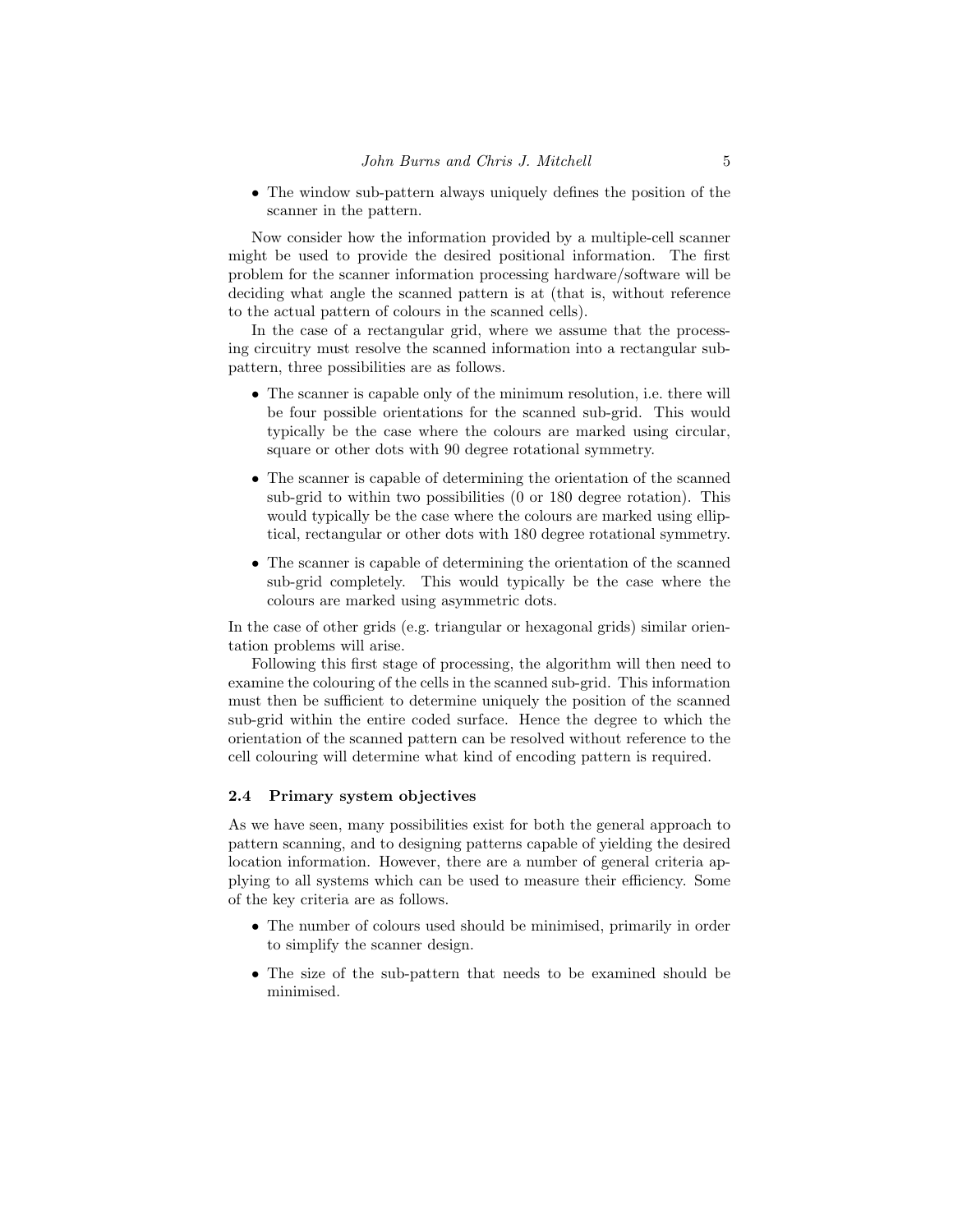6 Coding schemes for two-dimensional position sensing

• Minimal assumptions should be made regarding the type of path followed by the scanner or the orientation of the window viewed by the scanner.

The first two of these criteria should be read as being relative to the overall pattern size. Simple counting arguments indicate that the larger the pattern size, the larger the number of colours and/or the sub-pattern size will need to be.

# 3 Coding for window scanning schemes

In the remainder of this paper we consider the coding problem for one particular type of scanning scheme, namely window scanning for square grids. As has already been noted, in such a scheme the patterned surface is divided into an  $m$  by  $n$  rectangular grid of  $mn$  square cells. Each cell is marked in such a way that the scanner can detect which of c levels is assigned to that cell (these levels being numbered  $0, 1, \ldots, c-1$ ). We refer to a scheme as *binary* if  $c = 2$ , *ternary* if  $c = 3$ , and, in general, c-ary. We also refer to the m by n rectangular pattern of values from  $\{0, 1, \ldots, c-1\}$ used to determine the marking of the grid as a c-ary *array*.

As noted above, one of the main problems to be overcome in designing patterns is the problem of determining both position and orientation from the scanned sub-pattern. We consider three versions of the orientation problem, schemes for the solution of which we call: 1-orientable, 2-orientable and 4-orientable arrays.

- 1-orientable arrays are designed to deal with the simplest case, i.e. where only one possible orientation can occur. In other words, these arrays are suitable only where the orientation of the scanned subpattern can be determined completely by means other than that of examining the scanned sub-pattern.
- 2-*orientable arrays* are for use where there are 2 possible orientations for the window, namely 'North' or 'South' (i.e. up or down).
- 4-orientable arrays need to cope with the case where there are four possible orientations for a scanned window, namely 'North, 'South', 'East' or 'West'.

#### 3.1 Preliminary remarks

We next make some general observations applying to all the schemes we consider in the remainder of this paper. We use  $m$  and  $n$  to denote the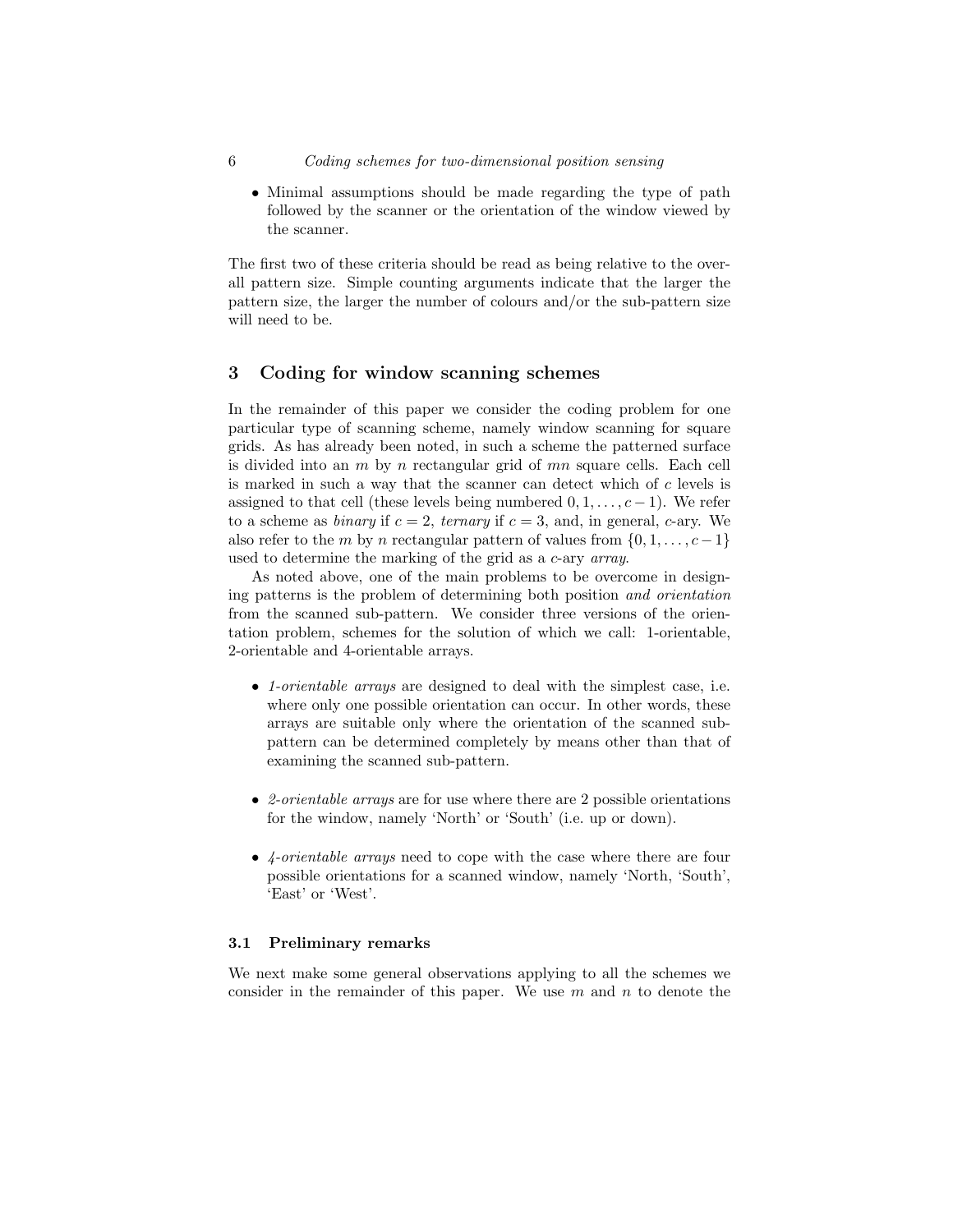dimensions of the array and  $u$  and  $v$  to denote the dimensions of the scanned window. For all schemes considered here, we assume that

$$
u\leq m
$$

and

$$
v \leq n,
$$

i.e. that the window will fit within the array being scanned. In the 4 orientable case we must cope with the possibility that the scanned window will be 'sideways' with respect to the array. Hence in this case we will also assume that

 $u \leq n$ 

and

```
v \leq m,
```
i.e. we assume that

 $\max(u, v) \leq \min(m, n)$ .

Each of the array design problems we consider here come in two flavours: periodic and aperiodic. The aperiodic case is the one we have so far implicitly considered, i.e. where the array is written onto a planar surface and the scanned sub-array is always completely within the borders of the array.

However, for theoretical and occasionally practical reasons, it is also worth considering the *periodic* case. By theoretical reasons we mean that not only does the theory of such arrays appear to be more tractable than in the aperiodic case, but also existing construction methods are exclusively designed for the periodic case. In the periodic case we consider the array to be wrapped round on itself  $-$  in the one-dimensional case this corresponds to writing the sequence on the outside of a cylinder, and in the two-dimensional case to writing the array onto a torus. The window can then be moved anywhere on the array which no longer has any 'edges'. It is also occasionally worth considering the case where one dimension is regarded periodically and the other aperiodically, as would happen if a two-dimensional array were written onto the outside of a cylinder.

Because of the practical importance of the aperiodic case, and because of the theoretical importance of the periodic case, we consider both cases. We show below that any periodic array can be used to construct a slightly larger aperiodic array, and hence the study of the periodic case has practical as well as theoretical interest.

#### 3.2 Formal definitions

Before proceeding we give formal definitions for the objects considered here. All these definitions will apply to  $c$ -ary  $m$  by  $n$  arrays, i.e. arrays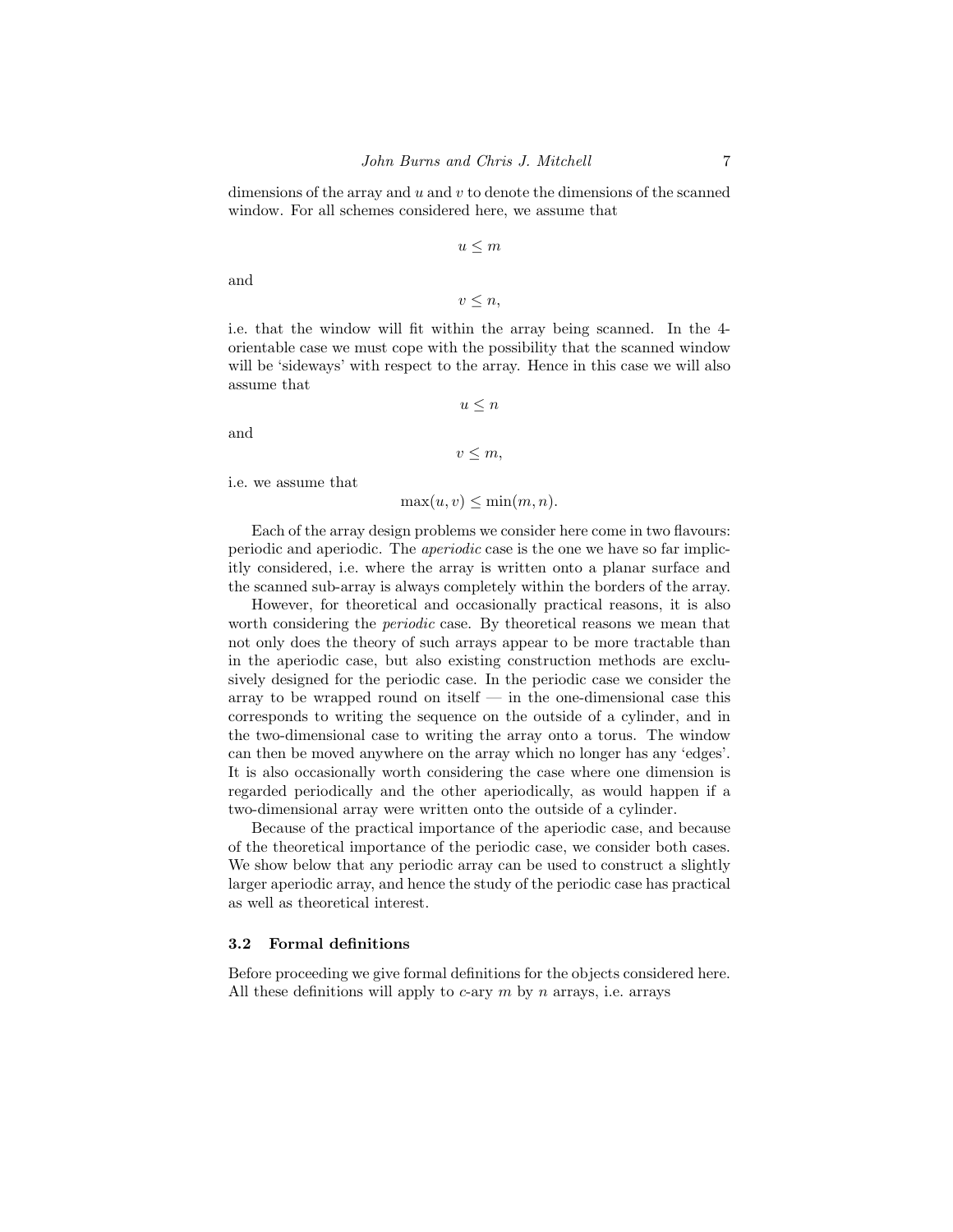8 Coding schemes for two-dimensional position sensing

$$
A = (a_{ij}, 0 \le i \le m - 1, 0 \le j \le n - 1)
$$

where each entry  $a_{ij}$  in the array satisfies  $0 \le a_{ij} \le c-1$ . Note that it would be quite simple to generalise these definitions to the multi-dimensional case; however, since only the 1- and 2- dimensional cases are of immediate practical application, we consider only those cases here.

If A is an m by n c-ary array, we define its u by v sub-arrays to be the c-ary arrays

$$
A_{st} = (a_{ij}^{(st)}, 0 \le i \le u-1, 0 \le j \le v-1), 0 \le s \le m-1, 0 \le t \le n-1
$$

defined by

$$
a_{ij}^{(st)} = a_{i+s,j+t}
$$

where  $i + s$  is computed modulo m and  $j + t$  is computed modulo n.

Observe that in the aperiodic case we are only interested in those subarrays  $A_{st}$  for which  $0 \le s \le m - u$  and  $0 \le t \le n - v$ . We call this subset of sub-arrays the aperiodic sub-arrays.

#### 1-orientable sequences and arrays

We can now define a 1-orientable aperiodic  $(u, v)$ -window array  $A = (a_{ij})$ to be a c-ary m by n array  $(m \geq u, n \geq v)$  with the property that all its u by v aperiodic sub-arrays  $A_{st}$ ,  $0 \le s \le m - u$ ,  $0 \le t \le n - v$  are distinct. I.e.  $A_{st} = A_{s't'}$  if and only if  $s = s'$  and  $t = t'$  (given  $0 \le s, s' \le m - u$  and  $0 \leq t, t' \leq n - v$ .

A 1-orientable aperiodic v-window sequence is then simply a 1 by n 1-orientable aperiodic  $(1, v)$ -window array.

Similarly we define a 1-orientable periodic  $(u, v)$ -window array  $A = (a_{ij})$ to be a c-ary m by n array  $(m \geq u, n \geq v)$  with the property that all its u by v sub-arrays  $A_{st}$ ,  $0 \le s \le u - 1$ ,  $0 \le t \le v - 1$  are distinct. I.e.  $A_{st} = A_{s't'}$  if and only if  $s = s'$  and  $t = t'$  (given  $0 \le s, s' \le u - 1$  and  $0 \le t, t' \le v - 1$ .

A 1-orientable periodic v-window sequence is then a 1 by n 1-orientable periodic  $(1, v)$ -window array.

Observe that what Dénes and Keedwell, [3], call an  $m$  by  $n$  array having the u by v window property is precisely a 1-orientable periodic  $(u, v)$ -window array. Similarly what Dénes and Keedwell, [3], call a sequence having the window property for windows of length v is precisely a 1-orientable periodic v-window sequence.

#### 2-orientable sequences and arrays

To give the definitions in the 2-orientable case, we first need an additional definition. Given an m by n array  $A = (a_{ij}, 0 \le i \le m-1, 0 \le j \le n-1)$ ,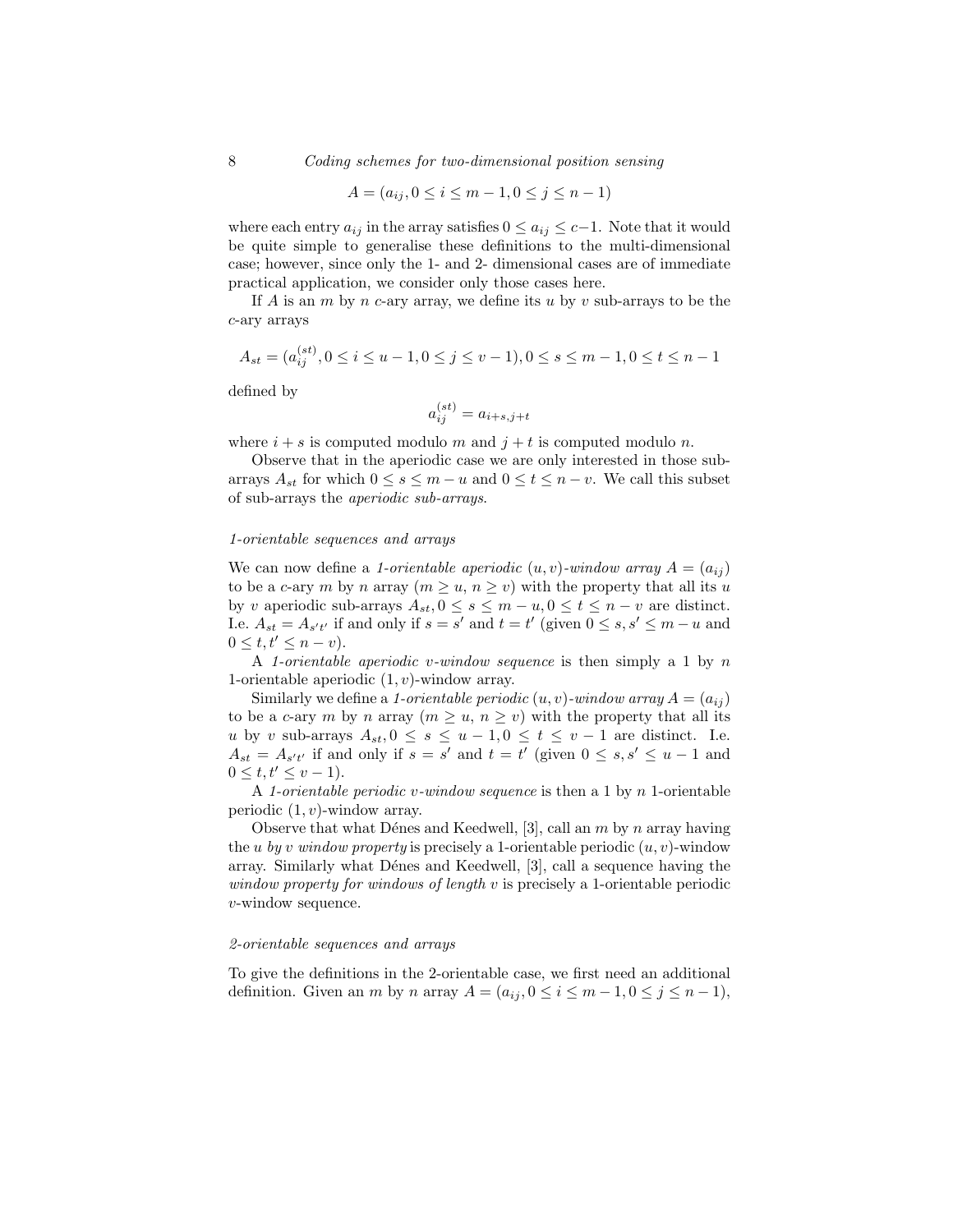we denote the *rotation* of A by 90 degrees by  $\mathbf{R}_{90}(A)$  and define it to be the *n* by *m* array  $\mathbf{R}_{90}(A) = (a_{ij}^{(90)}, 0 \le i \le n-1, 0 \le j \le m-1)$  where

$$
a_{ij}^{(90)} = a_{m-1-j,i}, \ \ 0 \le i \le n-1, 0 \le j \le m-1.
$$

We then write  $\mathbf{R}_{180}(A)$  for  $\mathbf{R}_{90}(\mathbf{R}_{90}(A))$  and  $\mathbf{R}_{270}(A)$  for  $\mathbf{R}_{90}(\mathbf{R}_{180}(A))$ . Finally observe that  $\mathbf{R}_{360}(A) = \mathbf{R}_{90}(\mathbf{R}_{90}(\mathbf{R}_{90}(\mathbf{R}_{90}(A)))) = A = \mathbf{R}_{0}(A)$ .

We can now define a 2-orientable aperiodic  $(u, v)$ -window array  $A =$  $(a_{ij})$  to be a c-ary m by n array  $(m \geq u, n \geq v)$  with the property that the collection of arrays consisting of the u by v aperiodic sub-arrays of  $A$ and the u by v aperiodic sub-arrays of  $\mathbf{R}_{180}(A)$  are all distinct.

A 2-orientable aperiodic v-window sequence is then simply a 1 by n 2-orientable aperiodic  $(1, v)$ -window array.

Similarly we define a 2-orientable periodic  $(u, v)$ -window array  $A = (a_{ij})$ to be a c-ary m by n array  $(m > u, n > v)$  with the property that the collection of arrays consisting of the u by v sub-arrays of  $A$  and the u by v sub-arrays of  $\mathbf{R}_{180}(A)$  are all distinct.

A 2-orientable periodic v-window sequence is then a 1 by  $n$  2-orientable periodic  $(1, v)$ -window array.

Observe that what Dai, Martin, Robshaw and Wild, [4], call an orientable sequence of order n is precisely a (binary) 2-orientable periodic  $n$ -window sequence.

#### 4-orientable arrays

In much the same way as before we now define a 4-orientable aperiodic  $(u, v)$ -window array  $A = (a_{ij})$  to be a c-ary m by n array  $(\min(m, n) \geq$  $max(u, v)$  with the property that the collection of arrays consisting of the u by v aperiodic sub-arrays of A,  $\mathbf{R}_{90}(A)$ ,  $\mathbf{R}_{180}(A)$  and  $\mathbf{R}_{270}(A)$  are all distinct.

Similarly we define a 4-orientable periodic  $(u, v)$ -window array  $A = (a_{ij})$ to be a c-ary m by n array  $(\min(m, n) \geq \max(u, v))$  with the property that the collection of arrays consisting of the u by v sub-arrays of A,  $\mathbf{R}_{90}(A)$ ,  $\mathbf{R}_{180}(A)$  and  $\mathbf{R}_{270}(A)$  are all distinct.

Observe that 4-orientable sequences cannot exist, and so we do not consider them further.

#### Constructing aperiodic window arrays from periodic window arrays

We now describe how any *periodic s*-orientable  $(u, v)$ -window sequence (or array) can be transformed into an *aperiodic s*-orientable  $(u, v)$ -window sequence (or array) of slightly larger dimensions.

We first consider the sequence case. Suppose  $A = (a_i)$   $(0 \le i \le n-1)$  is a sequence of length n. Then, given v satisfying  $1 \le v \le n$ , let  $\mathbf{E}_v(A) = (b_i)$  $(0 \leq j \leq n + v - 2)$  be the sequence of length  $n + v - 1$  defined by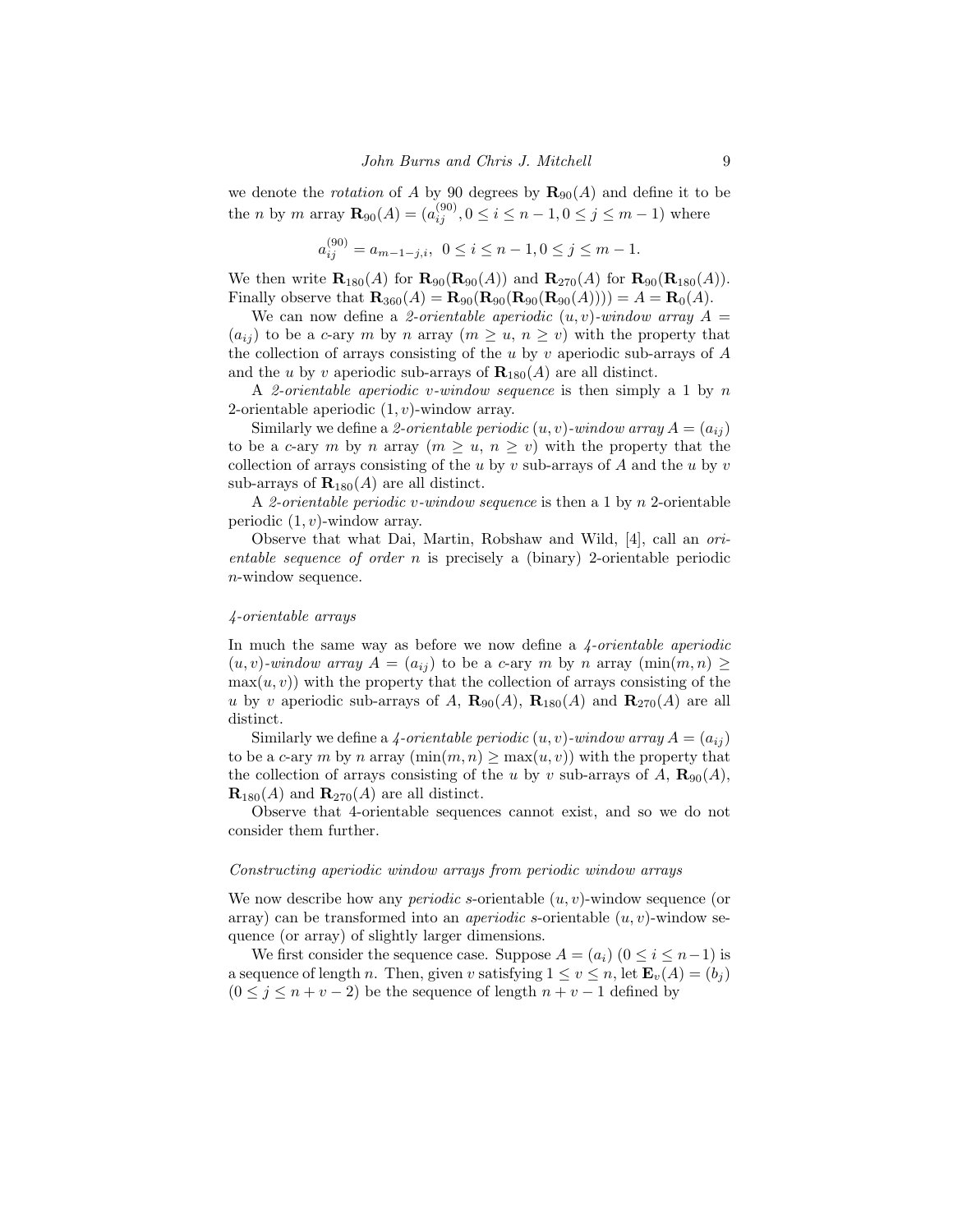$$
b_j = a_{j \bmod n}.
$$

Note that  $\mathbf{E}_1(A) = A$ . Informally  $\mathbf{E}_v(A)$  consists of A concatenated with the first  $v - 1$  terms of itself.

Now suppose  $A = (a_{ij})$   $(0 \le i \le m-1, 0 \le j \le n-1)$  is an m by n array. Then, given u and v satisfying  $1 \le u \le m$  and  $1 \le v \le n$ , let  $\mathbf{E}_{uv}(A) = (b_{ij})$   $(0 \le i \le m + u - 2 \text{ and } 0 \le j \le n + v - 2)$  be the  $(m + u - 1)$ by  $(n + v - 1)$  array defined by

$$
b_{ij} = a_{i \bmod m, j \bmod n}.
$$

As previously observe that  $\mathbf{E}_{1,1}(A) = A$ .

We can now state the following.

**Lemma 1.** If A is a periodic s-orientable v-window sequence of length  $n$  $(s \in \{1,2\}, n \ge v)$ , then  $\mathbf{E}_v(A)$  is an aperiodic s-orientable v-window sequence of length  $n + v - 1$ .

Similarly, if A is an m by n periodic s-orientable  $(u, v)$ -window array  $(s \in \{1,2\}, m \ge u, n \ge v)$ , then  $\mathbf{E}_{uv}(A)$  is an  $(m+u-1)$  by  $(n+v-1)$ aperiodic s-orientable  $(u, v)$ -window array.

**Proof.** All four cases of the result (i.e.  $s = 1$  and  $s = 2$  for sequences and  $s = 1$  and  $s = 2$  for arrays) are proved in a similar way. To avoid unnecessary duplication we consider one case only, namely  $s = 1$  for arrays. In this case it should be clear that the set of u by v sub-arrays of  $A$  is identical to the set of u by v aperiodic sub-arrays of  $\mathbf{E}_{uv}(A)$ . The result follows immediately from the definitions.  $\Box$ 

The above elementary construction was previously described for the case  $s = 1$  by Kanetkar and Wagh, [5]. Finally observe that a similar (although somewhat weaker) result holds for 4-orientable arrays, namely:

**Lemma 2.** If A is an m by n periodic 4-orientable  $(u, v)$ -window array  $(\min(m, n) \geq \max(u, v)),$  then  $\mathbf{E}_{ww}(A)$  is an  $(m+w-1)$  by  $(n+w-1)$ aperiodic 4-orientable  $(u, v)$ -window array where  $w = min(u, v)$ .

#### Comments on definitions

In the above definitions we have implicitly ruled out 'self-symmetric'  $u$ by v sub-patterns from 2- and 4- orientable arrays. More precisely, it is immediate from the definitions that the following hold.

• A 2-orientable periodic (aperiodic)  $(u, v)$ -window array can never contain a u by v (aperiodic) sub-array  $A_{st}$  with the property that  $$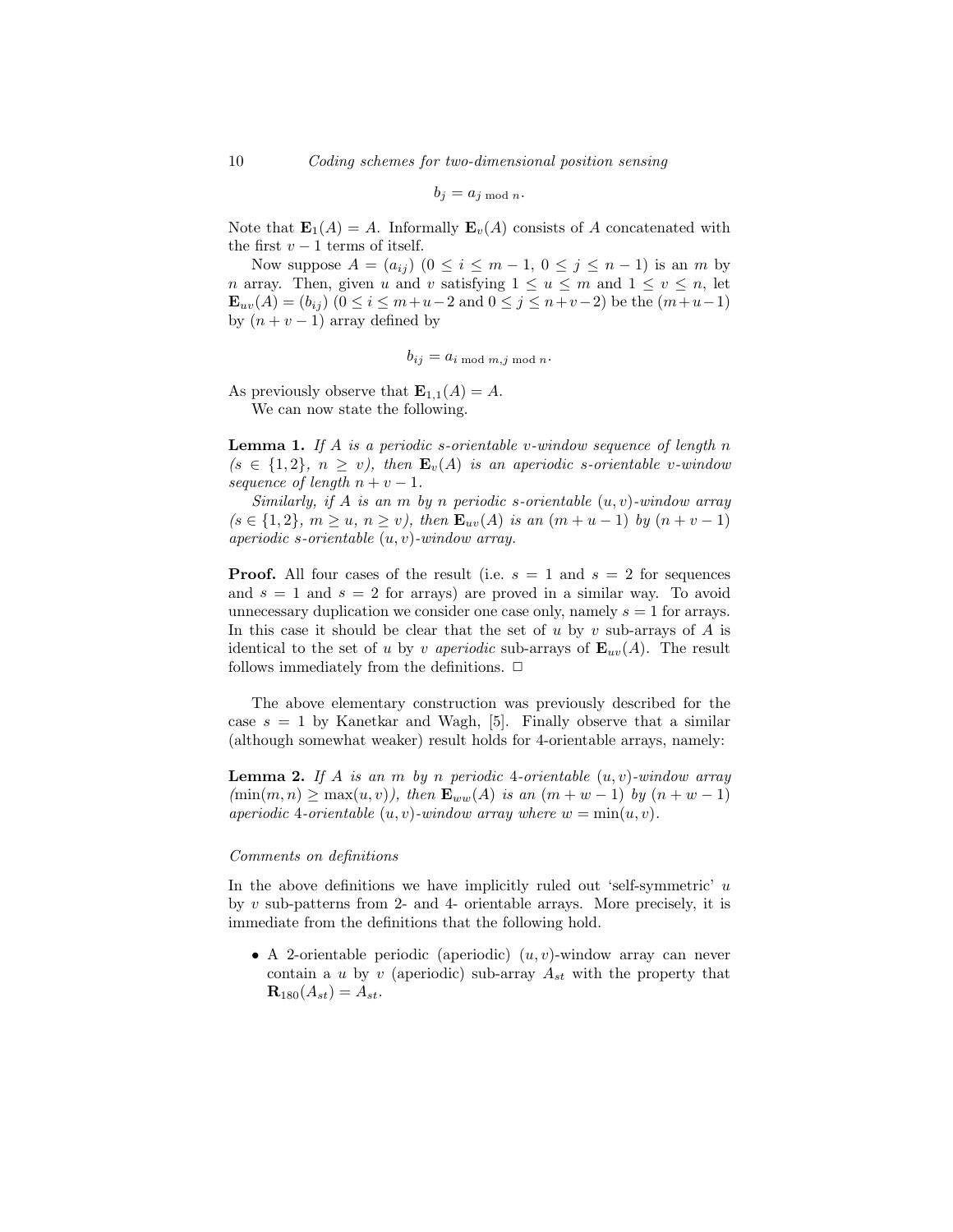• A 4-orientable periodic (aperiodic)  $(u, u)$ -window array can never contain a u by u (aperiodic) sub-array  $A_{st}$  with the property that  $$ 

However, in practice it would appear that the existence of such symmetric patterns would not cause any problems for a position resolution system (as long as the position only is needed and not the precise angle of orientation of the scanning device). We can therefore conclude that the above definitions are over-restrictive from the view-point of the practical application.

Nevertheless, the above definitions appear to be the most natural from a mathematical respect, and seem likeliest (at least intuitively) to yield practical results in terms of methods of construction. We therefore pursue the above definitions throughout this paper, albeit observing that alternative definitions allowing arrays containing symmetric sub-arrays appear to be a good topic for future work.

# 4 1-orientable arrays

# 4.1 A fundamental inequality

We start by giving well-known fundamental bounds for the periodic and aperiodic cases which can be derived by simple counting arguments.

Lemma 3. The following bound must be satisfied by any 1-orientable aperiodic  $(u, v)$ -window array, A:

$$
(m - u + 1)(n - v + 1) \le c^{uv}.
$$

If an array meets the bound then the set of aperiodic u by  $v$  sub-arrays of A will contain every possible c-ary u by v array exactly once.

**Proof.** By definition A has  $(m - u + 1)(n - v + 1)$  aperiodic sub-arrays which must all be distinct. However, there are precisely  $c^{uv}$  possible u by  $v \nc{\text{-ary}}$  arrays. The bound and the assertion regarding arrays meeting the bound follow.  $\Box$ 

Lemma 4. The following bound must be satisfied by any 1-orientable periodic  $(u, v)$ -window array, A:

 $mn \leq c^{uv}.$ 

If an array meets the bound then the set of  $u$  by  $v$  sub-arrays of  $A$  will contain every possible c-ary u by v array exactly once.

**Proof.** By definition A has mn periodic sub-arrays which must all be distinct. However, there are precisely  $c^{uv}$  possible u by v c-ary arrays. The bound and the assertion regarding arrays meeting the bound follow.  $\Box$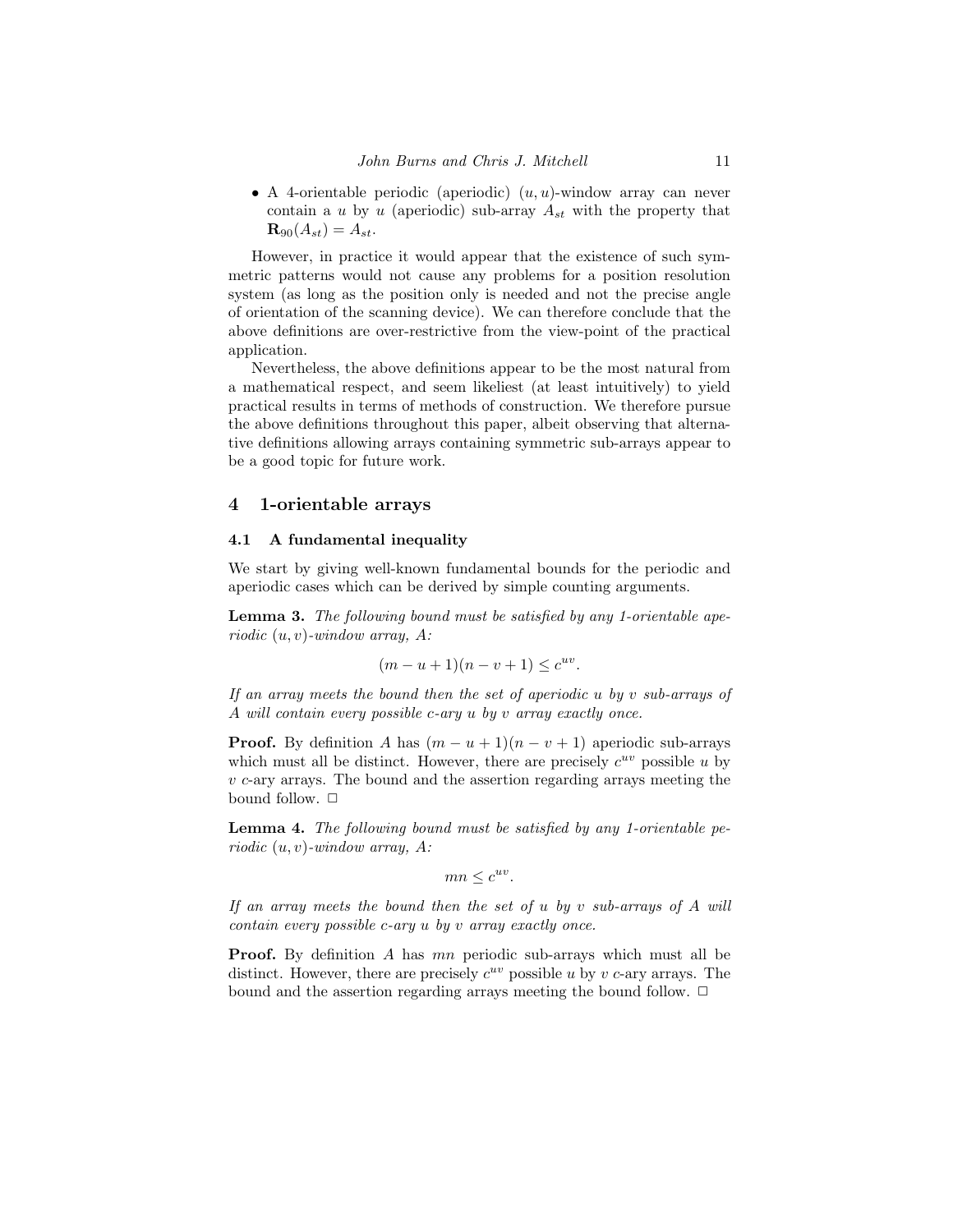#### 12 Coding schemes for two-dimensional position sensing

In the spirit of previous authors, e.g. Gordon, [6], we call a 1-orientable aperiodic window array perfect if it meets the bound of Lemma 3, and we similarly call a 1-orientable periodic window array perfect if it meets the bound of Lemma 4. Reed and Stewart, [7], Gordon, [6], and Etzion, [8], (amongst many others), call perfect binary 1-orientable periodic window arrays *perfect maps*, whereas other authors, (e.g. Iványi, [9], who considers the c-ary case, and Fan, Fan, Ma and Siu,  $[10]$ , call such arrays de Bruijn arrays. This latter terminology derives from the well-established term de Bruijn sequence which has long been used to describe perfect 1-orientable periodic window sequences (see, for example, [11, 12, 13, 14, 15, 16, 17, 18] in the binary case, and  $[19]$  in the c-ary case).

In addition, if a 1-orientable aperiodic window array satisfies  $(m - u +$  $1(n - v + 1) = c^{uv} - 1$ , i.e. one less than the maximum of Lemma 3, and the 'missing'  $u$  by  $v$  array is the all-zero array, then we call it *semi-perfect*. Similarly, a semi-perfect 1-orientable periodic window array is one which satisfies  $mn = c^{uv} - 1$ , i.e. one less than the maximum of Lemma 4, and for which the 'missing' u by v array is the all-zero array. Semi-perfect 1orientable periodic window arrays are often called pseudo-random arrays in the literature, see, for example, [8, 20]. However, this term is somewhat confusing in that it is also often used in a more specialised way to mean an array derived from an m-sequence (following MacWilliams and Sloane, [21]). In fact, pseudo-random arrays in this latter sense are always examples of pseudo-random arrays in the former sense.

Before proceeding we state the following result relating the existence of perfect and semi-perfect periodic and aperiodic sequences and arrays.

#### Theorem 5.

- (i) If A is a perfect periodic 1-orientable v-window sequence, then  $\mathbf{E}_{v}(A)$  is a perfect aperiodic 1-orientable v-window sequence. Similarly, if A is a semi-perfect periodic 1-orientable v-window sequence, then  $\mathbf{E}_{v}(A)$  is a semiperfect aperiodic 1-orientable v-window sequence.
- (ii) If A is a perfect (or semi-perfect) periodic 1-orientable  $(u, v)$ -window array, then  $\mathbf{E}_{uv}(A)$  is a perfect (or semi-perfect) aperiodic 1-orientable  $(u, v)$ window array.
- (iii) There exists a  $(c-1)$ -to-one correspondence between the set of all perfect periodic 1-orientable v-window sequences and the set of all semi-perfect periodic 1-orientable v-window sequences.

#### Proof.

(i) If A is a perfect periodic c-ary 1-orientable v-window sequence then, by definition, it has length  $c^v$ . By definition  $\mathbf{E}_v(A)$  has length  $c^v + v - 1$ , is an aperiodic 1-orientable v-window sequence by Lemma 1, and hence is perfect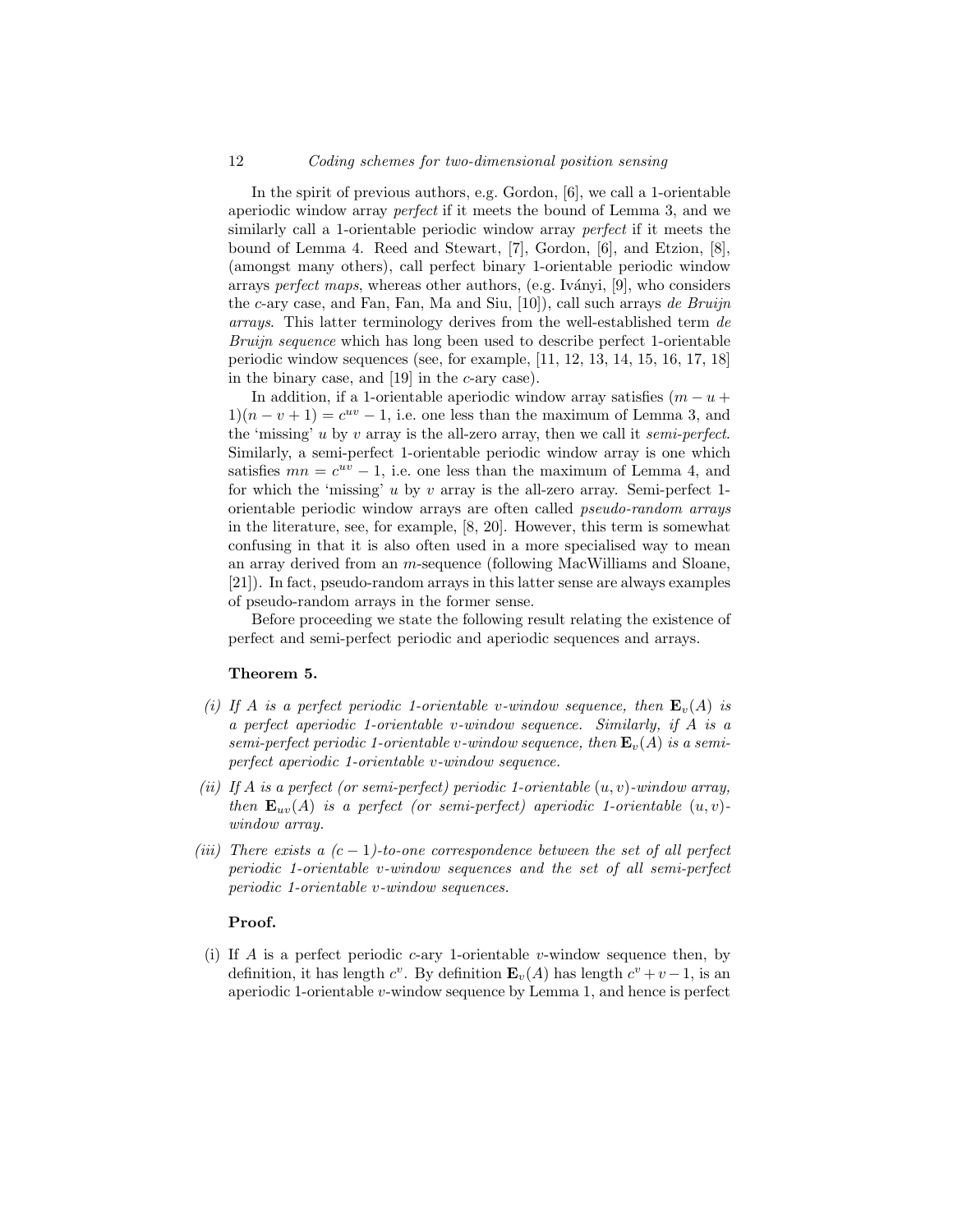by definition. Similarly, if A is a semi-perfect periodic  $c$ -ary 1-orientable v-window sequence then, by definition, it has length  $c^v - 1$ . By definition  $\mathbf{E}_v(A)$  has length  $c^v + v - 2$  and does not contain the all-zero v-tuple as an aperiodic sub-sequence, is an aperiodic 1-orientable  $v$ -window sequence by Lemma 1, and hence is semi-perfect by definition.

- (ii) If A is an m by n perfect periodic c-ary 1-orientable  $(u, v)$ -window array then, by definition,  $mn = c^{uv}$ . By definition  $\mathbf{E}_{uv}(A)$  is an  $m + u - 1$ by  $n + v - 1$  array, is an aperiodic 1-orientable  $(u, v)$ -window array by Lemma 1, and hence is perfect by definition. The semi-perfect case follows by an exactly analogous argument.
- (iii) A perfect periodic 1-orientable v-window sequence (or, equivalently, a de Bruijn sequence) has length  $2^v$  and (if considered as a 'circular' sequence) will contain every binary v-tuple exactly once, and hence will contain precisely one sequence of v consecutive zeros (which will necessarily be preceded and succeeded by non-zero elements). It will also contain precisely  $c - 2$  sequences of  $v - 1$  zeros, over and above the two embedded in the sequence of  $v$  zeros.

Similarly, a semiperfect 1-orientable periodic v-window sequence will contain precisely  $c - 1$  sequences of  $v - 1$  zeros (which will necessarily be preceded and succeeded by non-zero elements) and no sequences of v zeros. To obtain a semiperfect sequence from a perfect one it is only necessary to omit one of the zeros from the (unique) sequence of zeros of length  $v$ , and to obtain a perfect sequence from a semiperfect one the reverse process can be followed, i.e. add a zero into any one of the  $c - 1$  sequences of zeros of length  $v - 1$ . It should be clear that this defines a  $(c - 1)$ -to-one correspondence between the two types of sequence.  $\Box$ 

#### 4.2 Window sequences

We first consider the case  $m = 1$  (and hence  $u = 1$ ), i.e. we look at window sequences.

#### The binary case

We start by examining the binary case, i.e.  $c = 2$ . Construction methods for perfect binary 1-orientable periodic v-window sequences (which must satisfy  $n = 2^v$  are well-known; as we have already observed, such sequences are normally known as de Bruijn sequences (following the work of de Bruijn and Good in the 1940s, [22, 23]). Such sequences exist for every value of  $v \geq 1$ , and construction techniques for such sequences abound (see, for example, [11, 12, 13, 14, 15, 16, 17, 18, 22, 24, 25]). Indeed, not only do such sequences exist for every  $v$ , but the precise number of distinct such sequences is known — it is  $2^{2^{v-1}-v}$  (see, for example, [14, 22, 24]).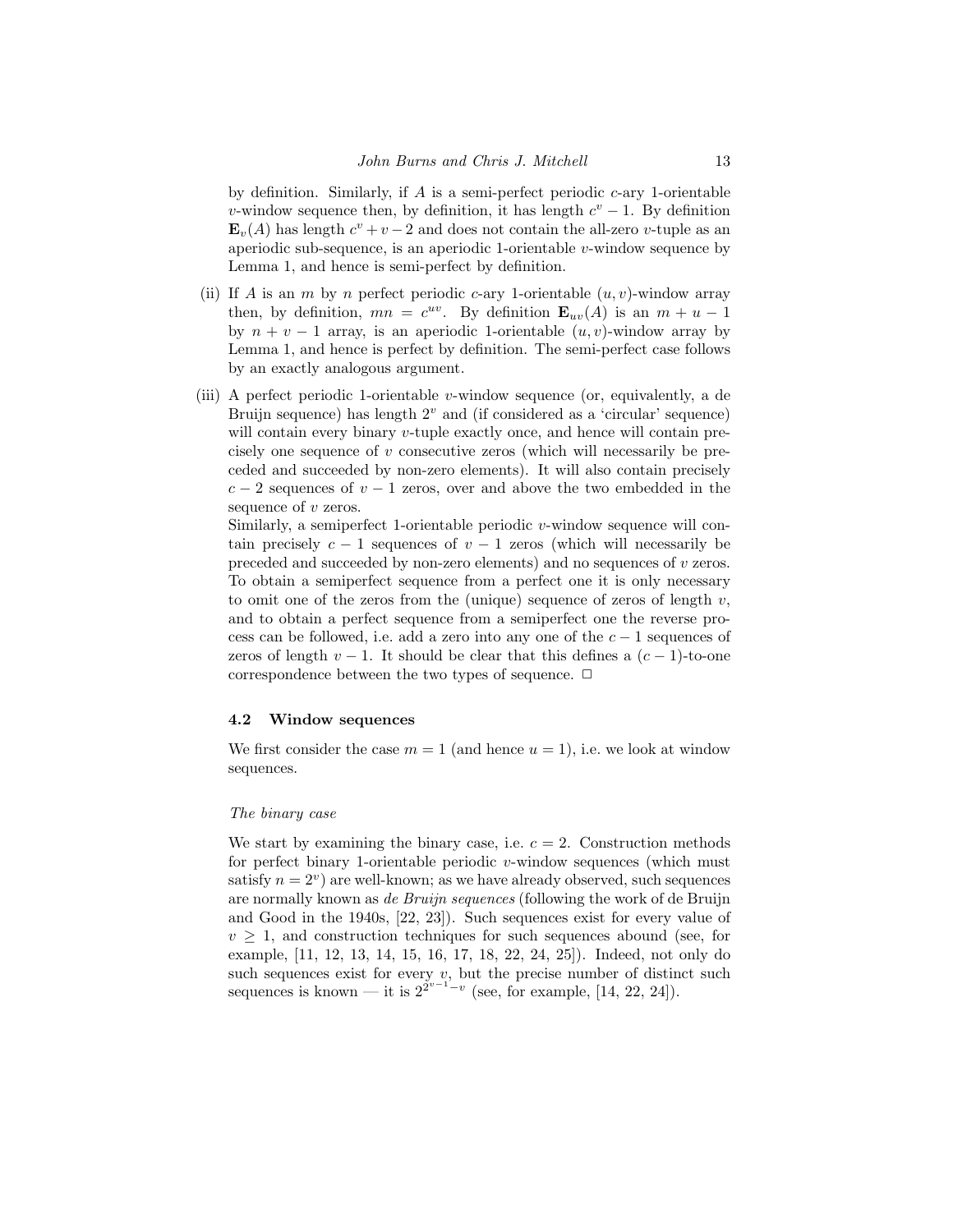#### 14 Coding schemes for two-dimensional position sensing

By Theorem 5(iii), semi-perfect sequences can be constructed using exactly the same techniques. There is a particularly important family of semi-perfect binary 1-orientable periodic window sequences, namely the well known *m-sequences*. These sequences can be generated using linear feedback shift registers equipped with feedback tap positions corresponding to the non-zero coefficients of primitive polynomials over  $GF(2)$ . A concise review of some of the most significant properties of m-sequences can be found in Macwilliams and Sloane, [21]. Using the 1-1 correspondence of Theorem 5(iii), one can very easily derive a set of de Bruijn sequences from these  $m$ -sequences.

We next consider the aperiodic case. By Theorem 5(i), perfect and semiperfect binary aperiodic 1-orientable  $v$ -window sequences exist for every v.

It is interesting to observe that the possibility of using 1-orientable window sequences for position detection is well-known. It was discussed in Bondy and Murty's 15-year old book, [26], as well as in more recent papers by Arazi, [27] and Petriu et al., [1, 2, 28, 29, 30, 31].

#### The c-ary case

Very similar results apply in the c-ary case. Perfect periodic c-ary 1 orientable window sequences (which must satisfy  $n = c^v$ ) can be constructed for every  $c$  and  $v$ ; such sequences are known as  $c$ -ary de Bruijn sequences (or simply as de Bruijn sequences). Constructions which work for any c and v were given in 1949 by Good, [23] and Rees, [32]. Since then many other construction techniques have been devised; see, for example, [19, 33, 34, 35, 36].

Theorem 5(iii) means that semiperfect c-ary 1-orientable periodic window sequences (which must satisfy  $n = c^v - 1$ ) can be constructed for every c and v.

When we consider the aperiodic case, as before we need only consider Theorem 5(i). This result implies that perfect and semiperfect c-ary aperiodic 1-orientable v-window sequences exist for every c and v. In summary therefore we have the following result:

**Theorem 6.** If  $c \geq 2$  and  $v \geq 1$  then the following sequences can be constructed:

- (i) A perfect c-ary 1-orientable periodic v-window sequence (having  $c^v$  elements),
- (ii) A semiperfect c-ary 1-orientable periodic v-window sequence (having  $c^v 1$ elements),
- (iii) A perfect c-ary 1-orientable aperiodic v-window sequence (having  $c^v + v 1$ elements),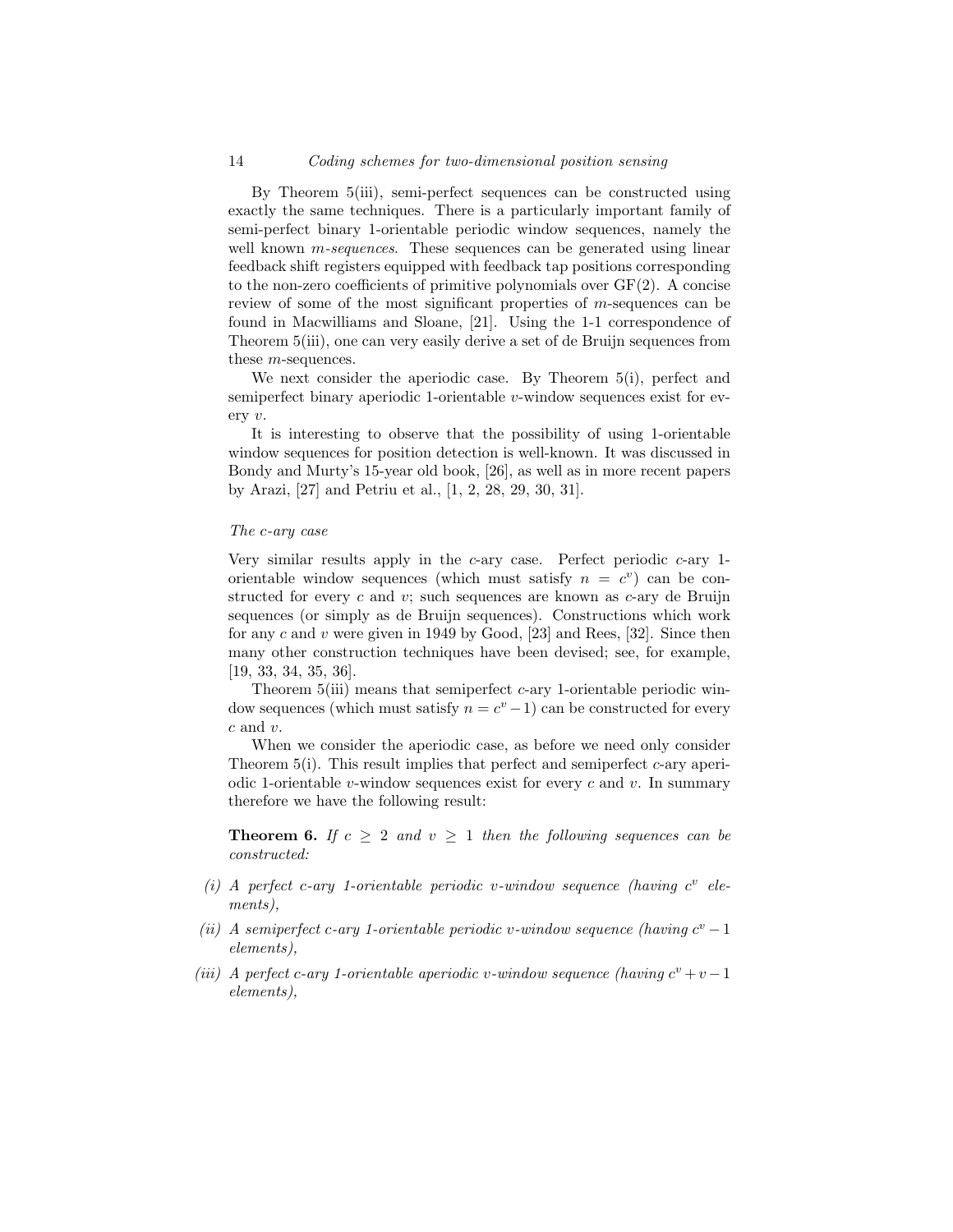(iv) A semiperfect c-ary 1-orientable aperiodic v-window sequence (having  $c^v$  +  $v - 2$  elements).

#### The decoding problem

Given that an abundance of apparently ideal sequences exist for this particular case of the coding problem, one naturally asks whether simple solutions also exist for the corresponding decoding problem. That is, given a particular v-window sequence and given a v-tuple, at what position does that v-tuple lie in the sequence?

This problem has previously been considered by a number of authors, including Arazi, [27] and Petriu, [2, 29, 30]. One simple solution (as mentioned for example in [27]) is to store a complete look-up table giving the conversion from each  $v$ -tuple to its position in the sequence. This will result in a look-up table having  $c^v$  entries, which would become prohibitively expensive for large v.

In the (binary) m-sequence case, a simple alternative (see, for example,  $[29]$ ) would be to load the v-tuple into a shift register capable of generating the m-sequence, and clock it until a fixed 'reference' v-tuple is reached. The number of clocks required would indicate the position of the  $v$ -tuple in the sequence. This approach would be too computationally expensive for large  $v$ .

The two simple solutions outlined above are memory and processor intensive respectively. A compromise between these two approaches has been suggested by Petriu at al., [2, 30], appropriate again to the (binary)  $m$ -sequence case. This compromise involves storing a limited look-up table containing 'milestone' values. A v-tuple to be decoded is loaded into a shift register and clocked until it is equal to one of the milestone values for which a position value is stored. This simple solution gives a useful compromise between storage and processing time; however, the product of the storage and processing requirements remains proportional to  $2^v$ , limiting its applicability to relatively small values of  $v$ .

For the binary case, Arazi, [27], suggests a radically different approach which has the advantage of being computationally manageable for very large v. However, this solution only applies where it is possible to look at  $v$ non-consecutive bits of the sequence, as might be the case if the sequence were to be used to determine the angle of a rotating shaft by examining  $v$  out of  $2^v$  bits engraved around its circumference. Arazi constructs sequences for which the decoding problem is simple given that  $v$  bits with fixed relative positions can be scanned.

None of the above approaches provide an efficient decoding algorithm for sequences having large  $v$  and where a window of  $v$  bits is scanned. In the binary case, the best known decoding method appears to be that based on the work of Massey and Liu, [37], who, for the m-sequence case,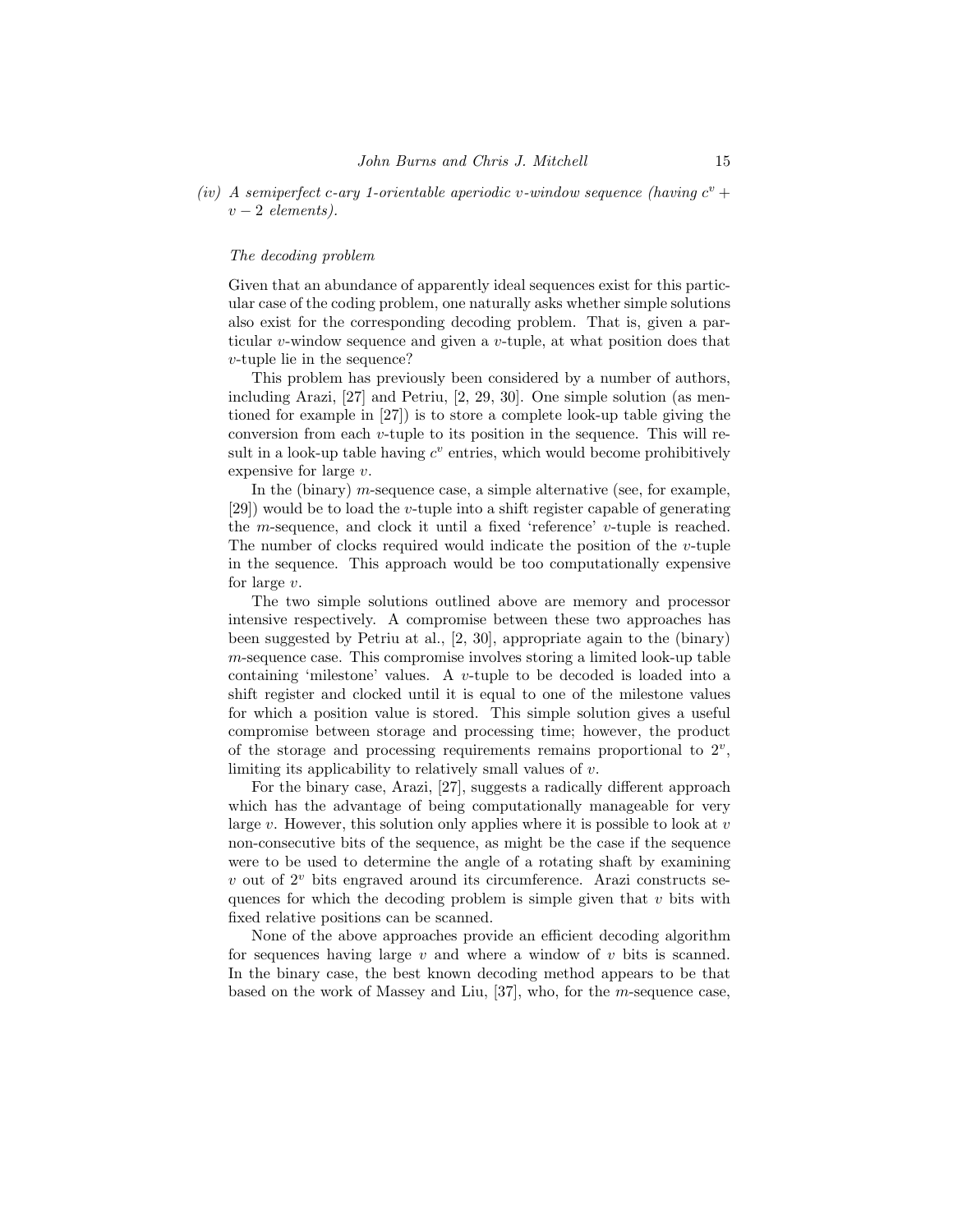showed that the decoding problem can be translated into the well known and computationally tractable problem of extracting discrete logarithms in the field  $GF(2^k)$ .

Very little is known about the decoding problem in the c-ary case  $(c > 2)$ . Indeed, in general the decoding problem only appears to have been considered for certain special binary 1-orientable periodic window sequences and arrays, although the methods that have been devised also apply to the aperiodic sequences and arrays that can be derived from them.

### 4.3 Window arrays  $(m > 1)$

#### The binary case

We next consider binary 1-orientable window arrays. As before we divide this discussion into a number of cases.

### Perfect periodic arrays

As described above, perfect binary 1-orientable periodic  $(u, v)$ -window arrays are usually known as Perfect Maps, following the 1962 paper by Reed and Stewart, [7]. In the context of such arrays, the question that naturally arises is as follows. Given a pair  $u, v \ (u, v \geq 1)$  for which possible pairs of positive integers  $(m, n)$  satisfying  $mn = 2^{uv}$  does there exist an m by n perfect binary periodic 1-orientable  $(u, v)$ -window array (or, using the notation of Fan et al., [10], for which m, n does there exist an  $(m, n; u, v)$ -array)?

This question has only been partially answered. As Fan et al., [10] point out,  $mn = 2^{uv}$  is definitely not a sufficient condition for the existence of an m by n perfect binary periodic 1-orientable  $(u, v)$ -window array. They cite the case  $m = u = 2$ ,  $n = 2^{2s-1}$  and  $v = s$ , and point out that no such array can exist since the set of 2 by s periodic sub-arrays must contain the all zero sub-array zero times or at least twice. This argument can be generalised to give Lemma 7 below.

Before proceeding, observe that the idea of using perfect maps for 2 dimensional position detection dates back to the 1962 paper of Reed and Stewart, [7]. What does seem to be novel is the idea of using 2- and 4 orientable arrays for position detection where the orientation of the scanned sub-array is unknown.

**Lemma 7.** If an m by n binary periodic 1-orientable  $(u, v)$ -window array exists which has amongst its u by v periodic sub-arrays the all zero array or the all one array, then

$$
m > u \ \ \text{or} \ \ u = 1
$$

and

$$
n > v \text{ or } v = 1.
$$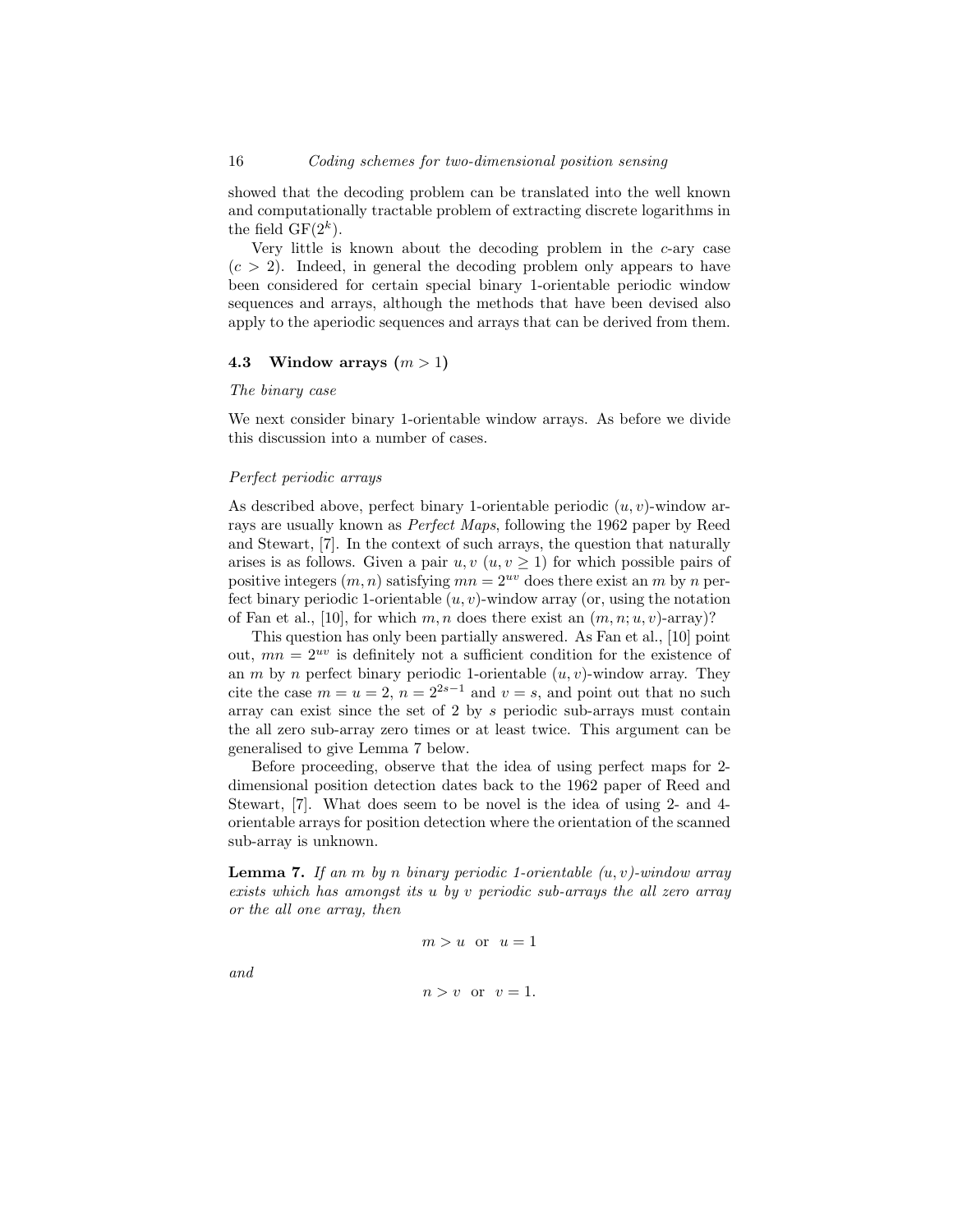The construction results due to Ma, [38], Fan et al, [10] and Etzion, [8], give the following summary of existence results for perfect periodic binary 1-orientable  $(u, v)$ -window arrays.

#### Theorem 8.

- (i) Suppose there exists an m by n perfect periodic binary 1-orientable  $(u, v)$ window array A. Then
	- (a) if every column of A has the property that the sum of its elements is even and  $m > u + 1$  then there exists an m by  $2<sup>v</sup>n$  perfect periodic binary 1-orientable  $(u + 1, v)$ -window array, and
	- (b) if every column of A has the property that the sum of its elements is odd then there exists a 2m by  $2^{v-1}n$  perfect periodic binary 1orientable  $(u + 1, v)$ -window array,

(Fan et al., [10] and Ma, [38]).

- (ii) For any positive even integer v, there exists a  $2^{v^2/2}$  by  $2^{v^2/2}$  perfect periodic binary 1-orientable  $(v, v)$ -window array (Fan et al., [10]).
- (iii) For any pair of positive integers  $(u, v)$  there exists a 2<sup>k</sup> by 2<sup>uv-k</sup> perfect periodic binary 1-orientable  $(u, v)$ -window array whenever  $u < 2^k \leq 2^u$ except when  $k = u$  and  $v = 2$  (Etzion, [8]).

This is by no means a complete list of existence results for perfect maps; for further information regarding the construction of these arrays the reader is referred to the literature cited in the above theorem and to [20]. It is interesting to observe that Theorem 8(i) implies that considerable progress on the existence question for Perfect Maps may well be possible if construction methods can be devised giving perfect maps with fixed column sums modulo 2.

### Semi-perfect periodic arrays

As previously described, semi-perfect (periodic) binary 1-orientable window arrays are often known as Pseudo-random arrays. The existence question for such arrays is as follows. Given a pair  $u, v \ (u, v \geq 1)$  for which possible pairs of positive integers  $(m, n)$  satisfying  $mn = 2^{uv} - 1$  does there exist an m by n semi-perfect binary 1-orientable periodic  $(u, v)$ -window array?

This question also remains unanswered in general. The following result summarises some of the main partial answers to the existence question. Note that this result is not an exhaustive list of existence results — further results can be found in two papers by Etzion, [8, 20].

### Theorem 9.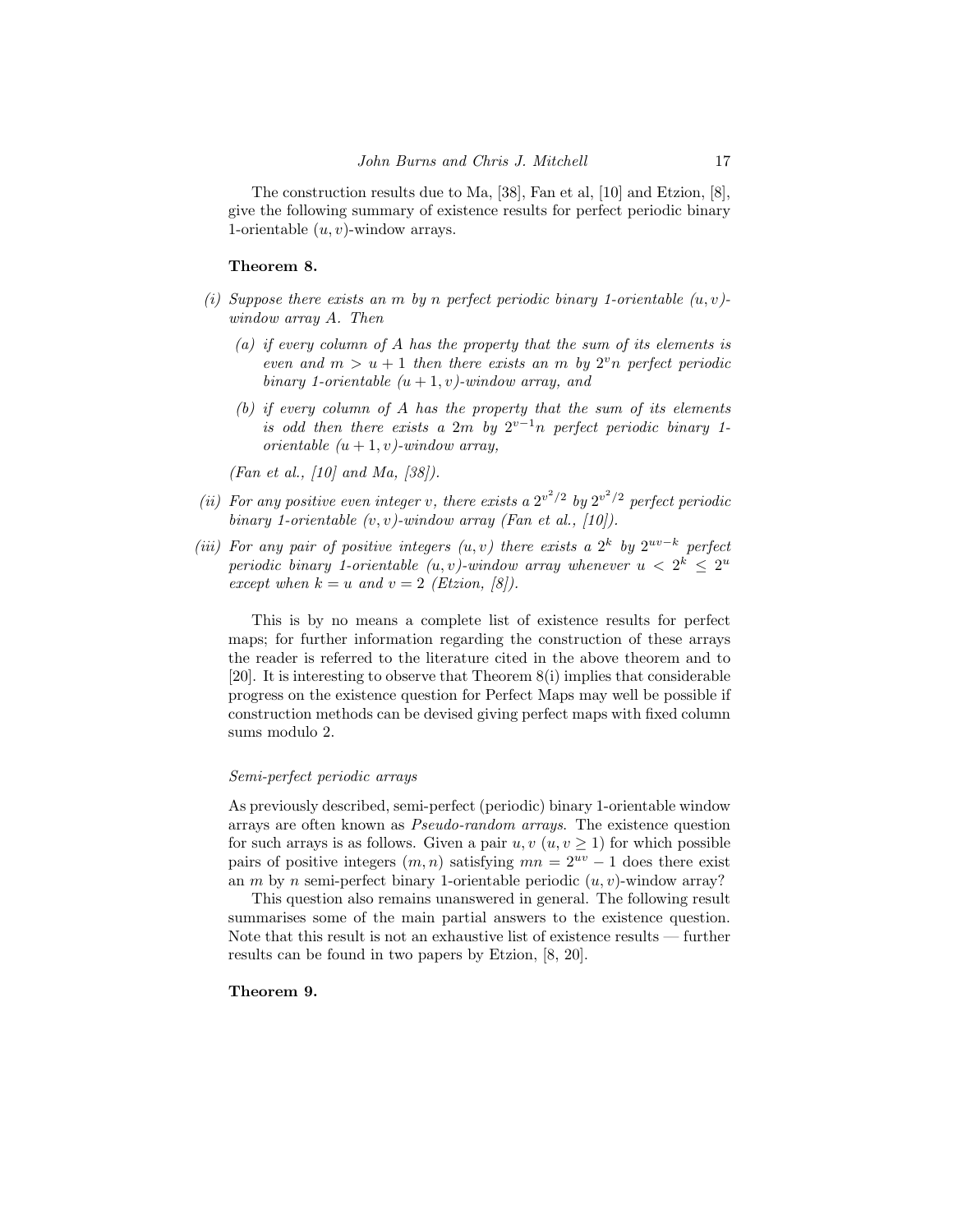(i) Suppose u, v, m and n are positive integers where  $m|(2^u-1)$  and

$$
n = \frac{2^{uv} - 1}{m}.
$$

If these integers satisfy  $m|2^s - 1$  only if  $s \geq u$  then there exists an m by n semi-perfect periodic binary 1-orientable  $(u, v)$  window array (Etzion, [8], Theorem 5).

- (ii) For every pair of positive integers  $(u, v)$  there exists an m by n semi-perfect periodic binary 1-orientable  $(u, v)$ -window array for some co-prime pair  $(m, n)$  satisfying  $mn = 2^{uv} - 1$  (Gordon, [6]).
- (iii) Suppose  $u'$ , v, m, n and k are positive integers satisfying:
	- (a)  $m|(2^{u'}-1),$
	- (b)  $1 \leq k \leq \phi(m)/u'$ ,
	- (c)  $n = (2^{ku'v} 1)/m$ , and
	- (d)  $m|2^s 1$  only if  $s \geq u'$ .

Then an m by n semi-perfect periodic binary 1-orientable  $(ku', v)$ -window array can be constructed (Etzion, [8], Theorem 7).

(iv) For any pair of positive integers  $(u, v)$  an m by n semi-perfect binary 1orientable periodic  $(u, v)$ -window array can only exist if  $m > u$  or  $u = 1$ and  $n > v$  or  $v = 1$  (from Lemma 7 above).

Nomura et al., [39], first constructed arrays having the parameters of Theorem 9(i) for the case  $gcd(m, n) = 1$ . Note also that a simple construction of arrays having the parameters of Theorem 9(i) for the case  $m = 2^u - 1$  and  $gcd(m, n) = 1$  can be found in Macwilliams and Sloane, [21]. We conclude this discussion of periodic binary 1-orientable window arrays by mentioning that a number of other 'sub-perfect' periodic arrays have been constructed by Dénes and Keedwell,  $|3|$  and Etzion,  $|8, 20|$ .

#### Perfect aperiodic arrays

We devote the remainder of this section to a consideration of aperiodic arrays. We start by considering the perfect case. Observe that, by Theorem 5(ii), the existence of an m by n perfect periodic 1-orientable  $(u, v)$ window array implies the existence of an  $m+u-1$  by  $n+v-1$  perfect aperiodic 1-orientable  $(u, v)$ -window array. However, the reverse is not true, i.e. there exist values of  $m, n, u, v$  (where  $2^{uv} = mn$ ) for which there does exist an  $m+u-1$  by  $n+v-1$  perfect aperiodic 1-orientable  $(u, v)$ -window array but for which there does not exist an  $m$  by n perfect periodic 1-orientable  $(u, v)$ -window array. This can be seen from the example of a 3 by 9 perfect aperiodic 1-orientable  $(2, 2)$ -window array given in Figure 1, since by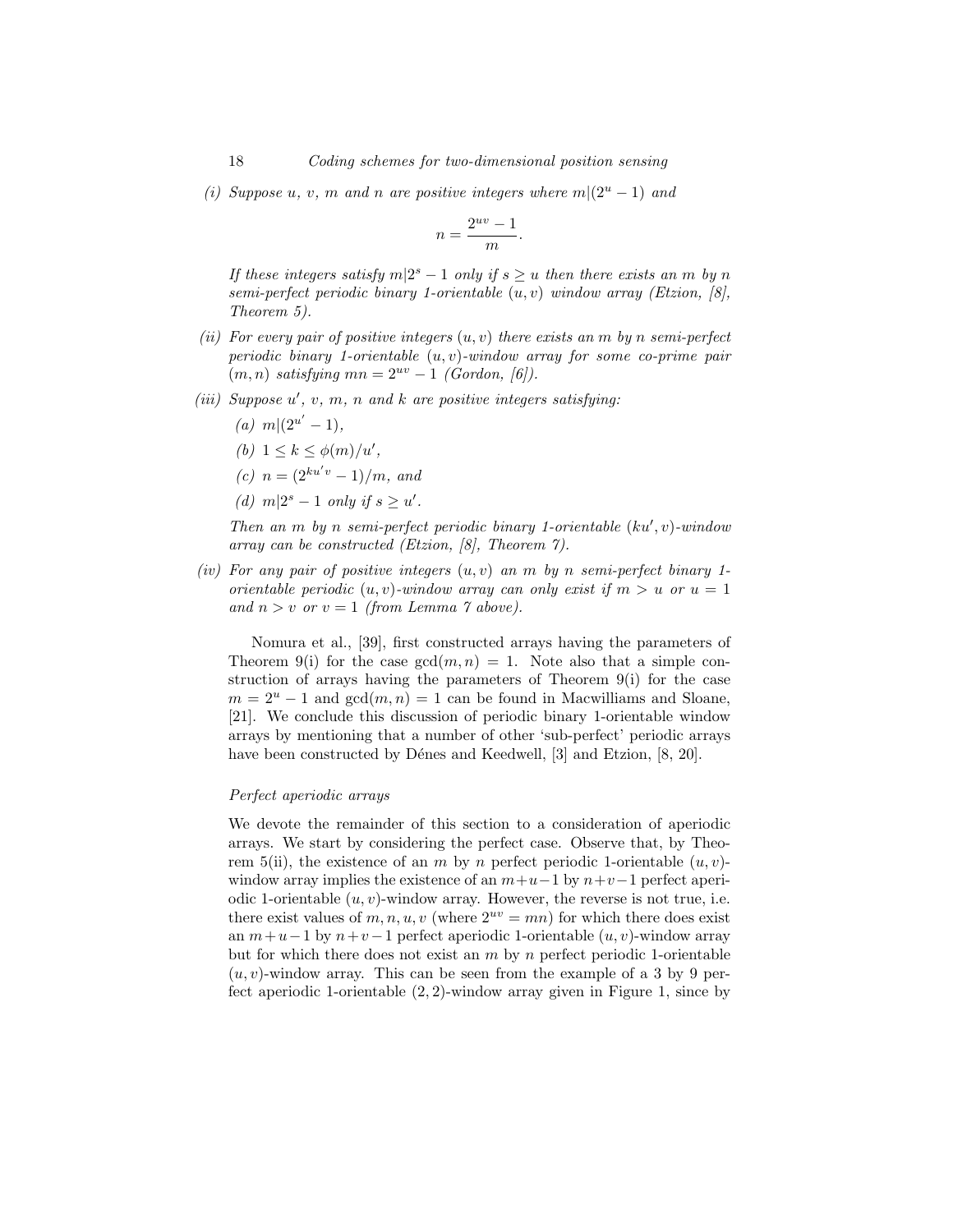Lemma 7, there cannot exist a 2 by 8 perfect periodic 1-orientable  $(2, 2)$ window array. Other examples of aperiodic window arrays for which the corresponding periodic window arrays cannot exist are given in Figures 2 and 3.

| $\left(\begin{array}{cccccc} 1 & 1 & 1 & 1 & 0 & 0 & 0 & 0 & 1 \\ 1 & 1 & 0 & 1 & 0 & 0 & 1 & 0 & 1 \\ 0 & 0 & 1 & 1 & 1 & 1 & 0 & 0 & 0 \end{array}\right)$ |  |  |  |  |
|--------------------------------------------------------------------------------------------------------------------------------------------------------------|--|--|--|--|

Figure 1. 3 by 9 perfect aperiodic 1-orientable  $(2, 2)$ -window array

 $\overline{\phantom{a}}$  $\overline{1}$ 0 0 0 0 1 0 1 0 0 0 1 1 0 1 0 1 0 0 1 0 1 0 1 0 1 1 1 0 1 0 1 0 1 1 0 0 0 0 0 0 1 1 0 1 1 0 0 1 1 1 1 1 0 0 0 0 0 0 1 1 1 1 0 0 1 0 0 1 1 0 0 1 1 1 1 0 1 0 1 1 1 0 0 1 0 1 0 1 1 0 1 0 1 0 0 0 0 1 0 1 0 0 0 1 1  $\mathbf{r}$  $\mathbf{I}$ 



 $\overline{a}$  $\vert$ 0 0 1 1 0 0 1 0 0 0 1 1 0 1 1 0 1 1 0 0 1 0 0 0 1 1 0 1 1 0 1 0 0 0  $1$ 0 0 1 1 0 0 0 1 0 1 1 0 0 0 0 1 0 0 1 1 0 1 1 1 1 0 0 1 0 1 0 1 1 1 0 0 0 1 1 0 1 1 1 0 0 1 1 0 0 1 0 0 1 1 0 1 1 1 0 0 1 1 0 0 1 0 0 0 1 1 0 0 1 0 1 1 1 0 0 1 1 0 1 1 1 1 0 0 0 0 1 0 0 1 1 0 0 0 1 0 1 0 1  $\mathbf{r}$  $\vert$ 

Figure 3. 4 by 33 perfect aperiodic 1-orientable (3, 2)-window array

Apart from these examples, further perfect aperiodic arrays not derived from periodic arrays can be obtained from the following two elementary construction methods.

**Construction A.** Suppose  $m, n, v$  are positive integers satisfying  $n \geq v$ and  $m(n - v + 1) = 2^v$ . We construct an m by n binary array. Suppose A is a (binary) de Bruijn sequence of length  $2^v$  (i.e. a perfect binary periodic 1-orientable  $v$ -window sequence). Partition the sequence into  $m$  segments  $S_0, S_1, \ldots, S_{m-1}$  each of length  $n - v + 1$  (this is possible since we have assumed that  $m(n - v + 1) = 2^v$ . To each segment adjoin the next  $v - 1$ bits of the sequence  $A$  (where necessary working cyclically) to obtain  $m$ sub-sequences of A:  $T_0, T_1, \ldots, T_{m-1}$  each of length n. Arrange these subsequences in any order to form the  $m$  rows of an  $m$  by  $n$  array.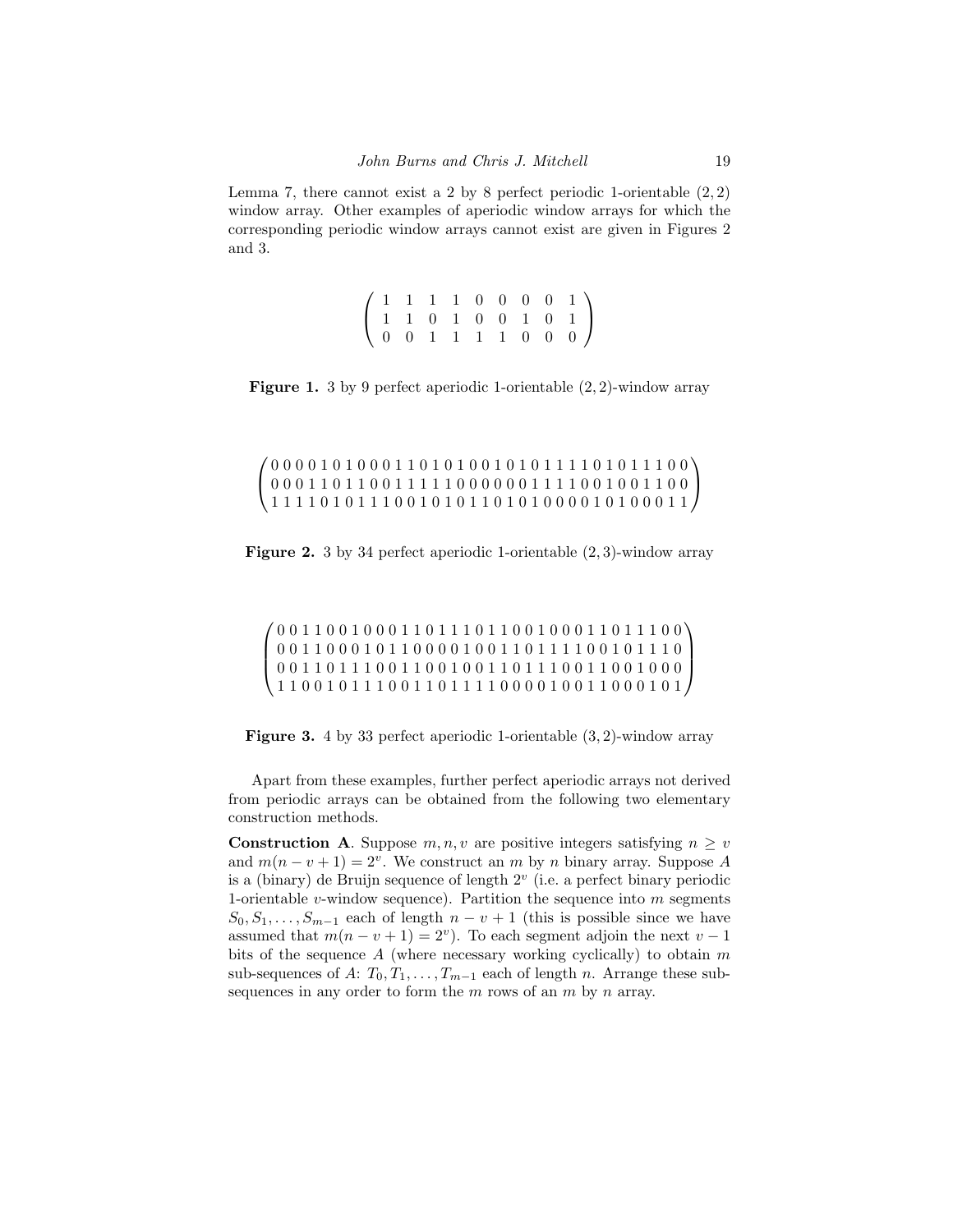#### 20 Coding schemes for two-dimensional position sensing

**Construction B.** Suppose  $n, u, v$  are positive integers satisfying  $n > v$ and  $n - v + 1 = 2^{uv}$ . We construct a u by n binary array. Let  $c = 2^u$ , and suppose A is a c-ary de Bruijn sequence of length  $c^v = 2^{uv}$  (i.e. a perfect c-ary periodic 1-orientable v-window sequence). Then, by Theorem  $5(i)$ ,  $\mathbf{E}_{v}(A)$  is a perfect aperiodic 1-orientable v-window sequence, which we write as  $(a_i)$ ,  $(0 \le i \le 2^{uv} + v - 2)$ . Since  $c = 2^u$ , each element of  $(a_i)$  can be written as a *u*-bit binary tuple,  $\mathbf{b}_i$  say (using the binary representation of  $a_i$  with, if necessary, leading zeros added). Finally, define a u by  $2^{uv} + v - 1$ binary array which has  $\mathbf{b}_i$  as column  $i \ (0 \leq i \leq 2^{uv} + v - 2)$ .

#### Theorem 10.

- (i) Suppose that m, n, v are positive integers satisfying  $n > v$  and  $m(n-v+1) =$  $2^v$ , and that B is an m by n array constructed using Construction A. Then B is an  $m$  by n perfect aperiodic 1-orientable  $(1, v)$ -window array.
- (ii) Suppose that n, u, v are positive integers satisfying  $n \geq v$  and  $n-v+1 = 2^{uv}$ , and that  $C$  is a u by n array constructed using Construction B. Then  $C$  is  $a u$  by n perfect aperiodic 1-orientable  $(u, v)$ -window array.

# Proof.

- (i) Suppose A is the binary de Bruijn sequence of length  $2^v$  used to construct B. Suppose c is any binary v-tuple. Then, by the de Bruijn property,  $c$ occurs at a unique position in A. The element of A corresponding to the first bit of **c** will (trivially) occur in a unique  $(n - v + 1)$ -bit segment,  $S_i$ say. It should be clear that **c** will then occur in  $T_j$ , and hence in B. Thus every binary v-tuple occurs at least once in B, and hence exactly once in B (since B contains precisely  $m(n - v + 1) = 2^v$  aperiodic sub-arrays of size 1 by  $v$ ).
- (ii) Suppose A is the c-ary de Bruijn sequence of length  $2^{uv}$  used to construct C (where  $c = 2^u$ ). It should be clear that there is a 1-1 correspondence between the set of all  $u$  by  $v$  binary arrays and the set of all  $c$ -ary  $v$ -tuples. Hence, since every c-ary v-tuple occurs precisely once in  $A$ , every u by v binary array will occur uniquely as an aperiodic sub-array of  $C$ .  $\Box$

We conclude this discussion of perfect aperiodic binary window arrays by giving a table of all possible parameter sets for perfect periodic and aperiodic binary 1-orientable  $(u, v)$ -window arrays for  $uv \leq 6$ ,  $u \leq v$  and, where  $u = v, m \leq n$ . For each parameter set we indicate the status of the existence question for both types of array, where whenever an array is marked as non-existent this follows from Lemma 7. Note that those parameter sets corresponding to de Bruijn sequences (i.e.  $m = u = 1$ ) have been omitted from the table. Note also that an 8 by 8 perfect periodic 1-orientable  $(2, 3)$ -window array can be constructed using Theorem  $8(i)(b)$ since a 4 by 4 perfect periodic 1-orientable  $(2, 2)$ -window array exists with all column sums odd (see, for example, Fan et al., [10], Example 5.6).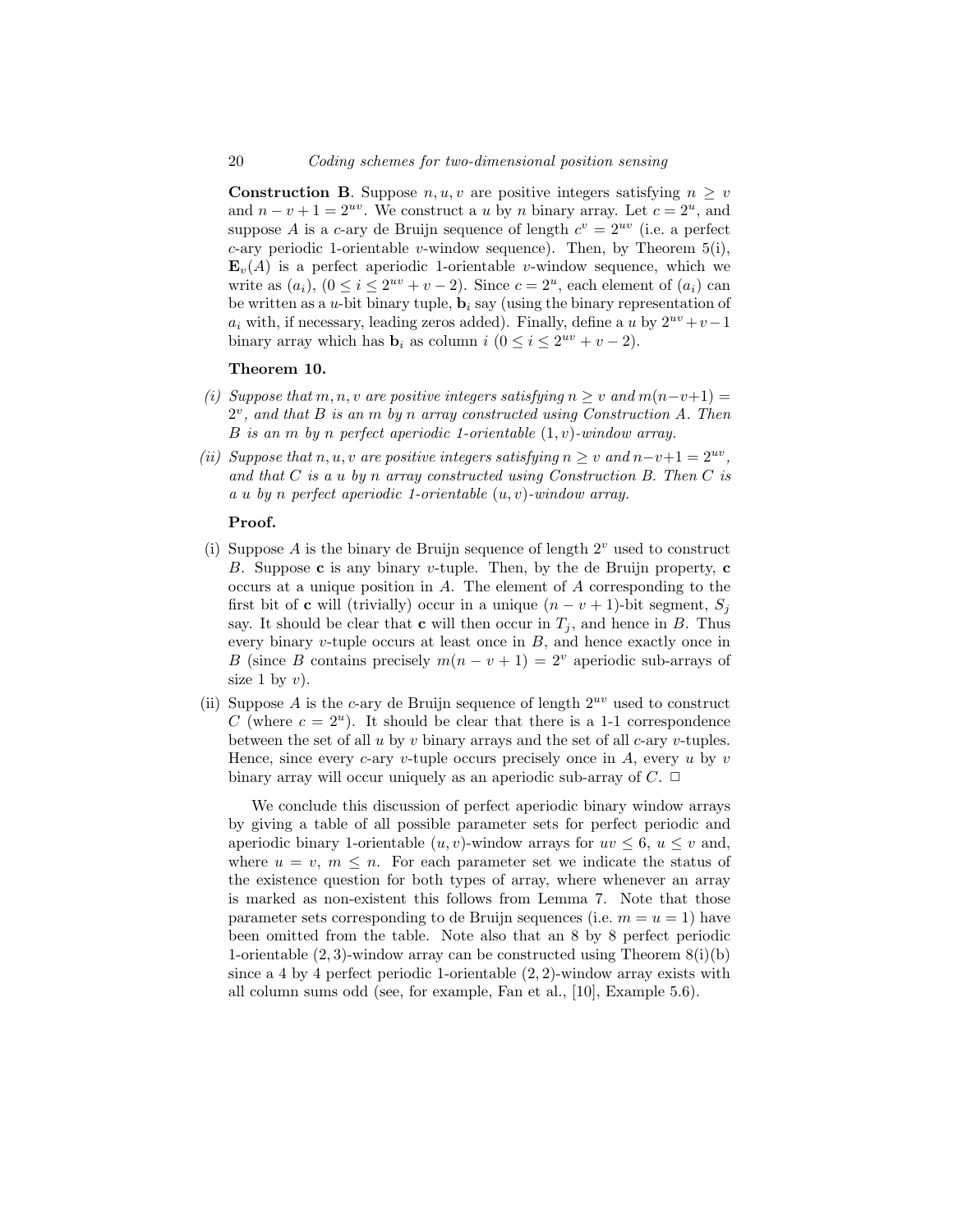uv u v mn m n m by n m + u − 1 by n + v − 1  $(2^{uv})$  Periodic Aperiodic 2 1 2 4 2 2 Non-existent  $(2 \times 3)$  Exists  $(10(i))$ 4 1 Non-existent  $(4\times2)$  Exists  $(10(i))$  $\overline{3}$  1 3 8 2 4 Exists (8(iii)) (2×6) Exists (10(i)) 4 2 Non-existent  $(4\times4)$  Exists  $(10(i))$ 8 1 Non-existent  $(8\times3)$  Exists  $(10(i))$ 4 1 4 16 2 8 Exists  $(8(iii))$   $(2 \times 11)$  Exists  $(10(i))$ 4 4 Non-existent  $(4\times7)$  Exists  $(10(i))$ 8 2 Non-existent  $(8\times5)$  Exists  $(10(i))$ 16 1 Non-existent  $(16\times4)$  Exists  $(10(i))$ 2 2 16 1 16 Non-existent  $(2\times17)$  Exists  $(10(ii))$ 2 8 Non-existent  $(3\times9)$  Exists (Fig. 1) 4 4 Exists  $(8(ii))$   $(5\times5)$  Exists  $(5(ii))$ 5 1 5 32 2 16 Exists  $(8(iii))$   $(2\times20)$  Exists  $(10(i))$ 4 8 Exists  $(8(iii))$   $(4\times12)$  Exists  $(10(i))$ 8 4 Non-existent  $(8\times8)$  Exists  $(10(i))$ 16 2 Non-existent  $(16\times6)$  Exists  $(10(i))$ 32 1 Non-existent  $(32\times5)$  Exists  $(10(i))$ 6 1 6 64 2 32 Exists  $(8(iii))$   $(2\times37)$  Exists  $(10(i))$ 4 16 Exists  $(8(iii))$   $(4\times21)$  Exists  $(10(i))$ 8 8 Exists  $(8(iii))$   $(8\times13)$  Exists  $(10(i))$ 16 4 Non-existent  $(16\times9)$  Exists  $(10(i))$ 32 2 Non-existent  $(8\times7)$  Exists  $(10(i))$ 64 1 Non-existent  $(16\times6)$  Exists  $(10(i))$ 2 3 64 1 64 Non-existent  $(2\times66)$  Exists  $(10(ii))$ 2 32 Non-existent  $(3\times34)$  Exists (Fig. 2) 4 16 Exists  $(8(iii))$   $(5\times18)$  Exists  $(5(ii))$ 8 8 Exists  $(8(i)(b))$   $(9 \times 10)$  Exists  $(5(ii))$ 16 4 Exists  $(8(iii))$   $(17\times6)$  Exists  $(5(ii))$ 32 2 Non-existent  $(33\times4)$  Exists (Fig. 3) 64 1 Non-existent  $(65\times3)$  Exists  $(10(ii))$ 

Table 1. Existence of small perfect binary 1-orientable window arrays

#### Semi-perfect aperiodic arrays

Semi-perfect aperiodic binary 1-orientable window arrays can again be derived from the corresponding semi-perfect periodic arrays using Theorem 5(ii). However, as in the perfect case, we can construct semi-perfect aperiodic arrays for parameter sets for which periodic arrays cannot exist. The following two construction methods are simple modifications to Constructions A and B described above.

**Construction C.** Suppose  $m, n, v$  are positive integers satisfying  $n \geq v$ and  $m(n - v + 1) = 2^v - 1$ . We construct an m by n binary array. Suppose  $A$  is a semi-perfect binary periodic 1-orientable v-window sequence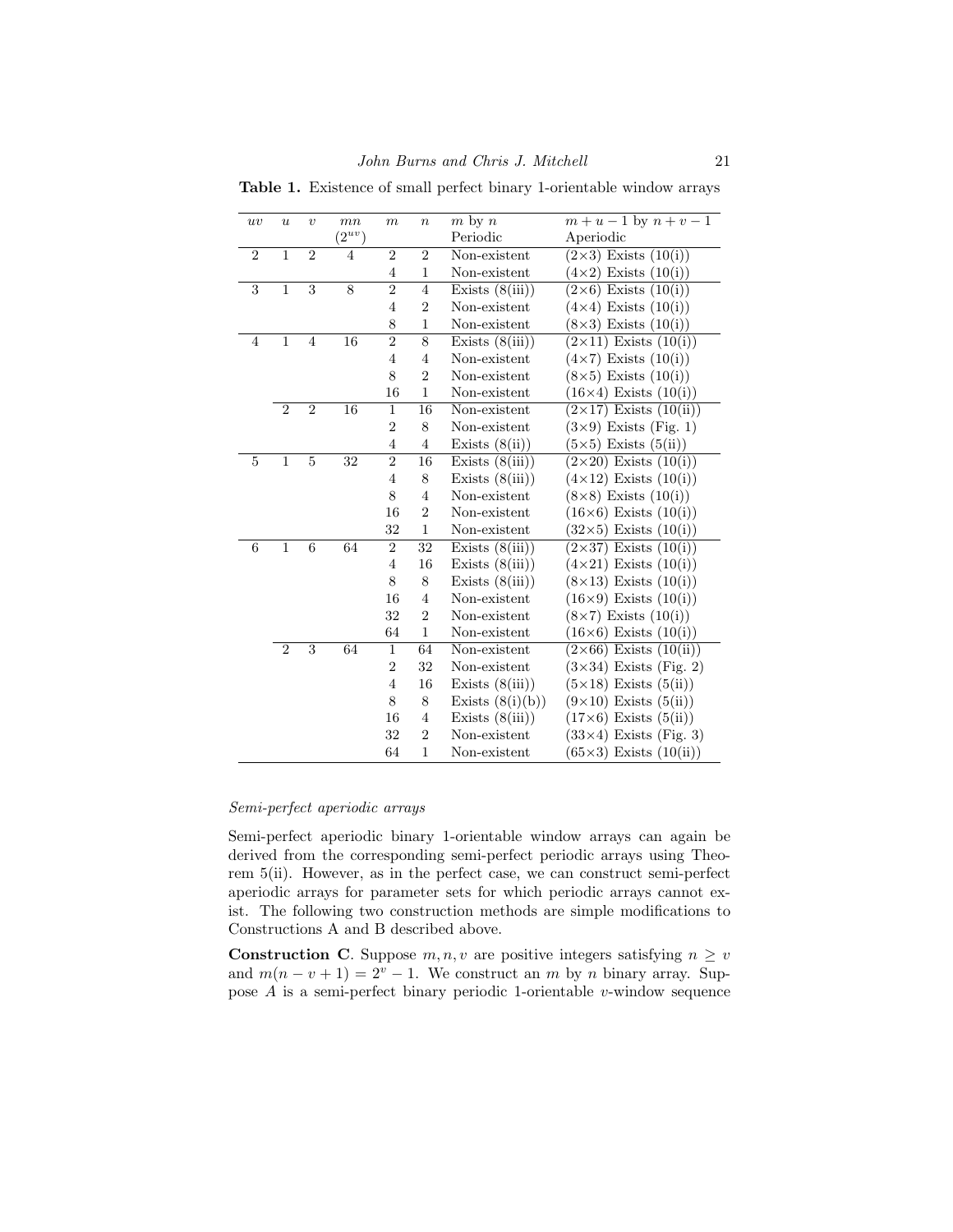(which must have length  $2^v - 1$ ). Partition the sequence into m segments  $S_0, S_1, \ldots, S_{m-1}$  each of length  $n - v + 1$  (this is possible since we have assumed that  $m(n - v + 1) = 2^v - 1$ . To each segment adjoin the next  $v-1$  bits of the sequence A (where necessary working cyclically) to obtain m sub-sequences of A:  $T_0, T_1, \ldots, T_{m-1}$  each of length n. Arrange these sub-sequences in any order to form the  $m$  rows of an  $m$  by  $n$  array.

**Construction D.** Suppose  $n, u, v$  are positive integers satisfying  $n \geq v$  and  $n-v+1=2^{uv}-1$ . We construct a u by n binary array. Let  $c=2^u$ , and suppose  $A$  is a semi-perfect  $c$ -ary periodic 1-orientable  $v$ -window sequence (which must have length  $c^v - 1 = 2^{uv} - 1$ ). Then, by Theorem 5(i),  $\mathbf{E}_v(A)$ is a semi-perfect aperiodic 1-orientable v-window sequence, which we write as  $(a_i)$ ,  $(0 \le i \le 2^{uv} + v - 3)$ . Since  $c = 2^u$ , each element of  $(a_i)$  can be written as a *u*-bit binary tuple,  $\mathbf{b}_i$  say (using the binary representation of  $a_i$  with, if necessary, leading zeros added). Finally, define a u by  $2^{uv} + v - 2$ binary array with  $\mathbf{b}_i$  as column  $i \ (0 \leq i \leq 2^{uv} + v - 3).$ 

#### Theorem 11.

- (i) Suppose that m, n, v are positive integers satisfying  $n \geq v$  and  $m(n-v+1) =$  $2^v - 1$ , and that B is an m by n array constructed using Construction C. Then  $B$  is an  $m$  by n semi-perfect aperiodic 1-orientable  $(1, v)$ -window array.
- (ii) Suppose that n, u, v are positive integers satisfying  $n \geq v$  and  $n v + 1 =$  $2^{uv} - 1$ , and that C is a u by n array constructed using Construction D. Then C is a u by n semi-perfect aperiodic 1-orientable  $(u, v)$ -window array.

## Proof.

- (i) Suppose A is the binary sequence of length  $2^v$  used to construct B. Suppose **c** is any non-zero v-tuple. Then, by the semi-perfect property, **c** occurs at a unique position in  $A$ . The element of  $A$  corresponding to the first bit of **c** will (trivially) occur in a unique  $(n - v + 1)$ -bit segment,  $S_j$  say. It should be clear that **c** will then occur in  $T_j$ , and hence in B. Thus every non-zero binary v-tuple occurs at least once in  $B$ , and hence exactly once in B (since B contains precisely  $m(n-v+1) = 2^v - 1$  aperiodic sub-arrays of size 1 by  $v$ ).
- (ii) Suppose A is the c-ary sequence of length  $2^{uv}-1$  used to construct C (where  $c = 2<sup>u</sup>$ ). It should be clear that there is a 1-1 correspondence between the set of all non-zero u by v binary arrays and the set of all non-zero  $c$ -ary  $v$ -tuples. Hence, since every non-zero  $c$ -ary  $v$ -tuple occurs precisely once in A, every non-zero u by v binary array will occur uniquely as an aperiodic sub-array of  $C$ .  $\Box$

Other semi-perfect aperiodic arrays have been constructed by a number of authors. Of particular note are the following.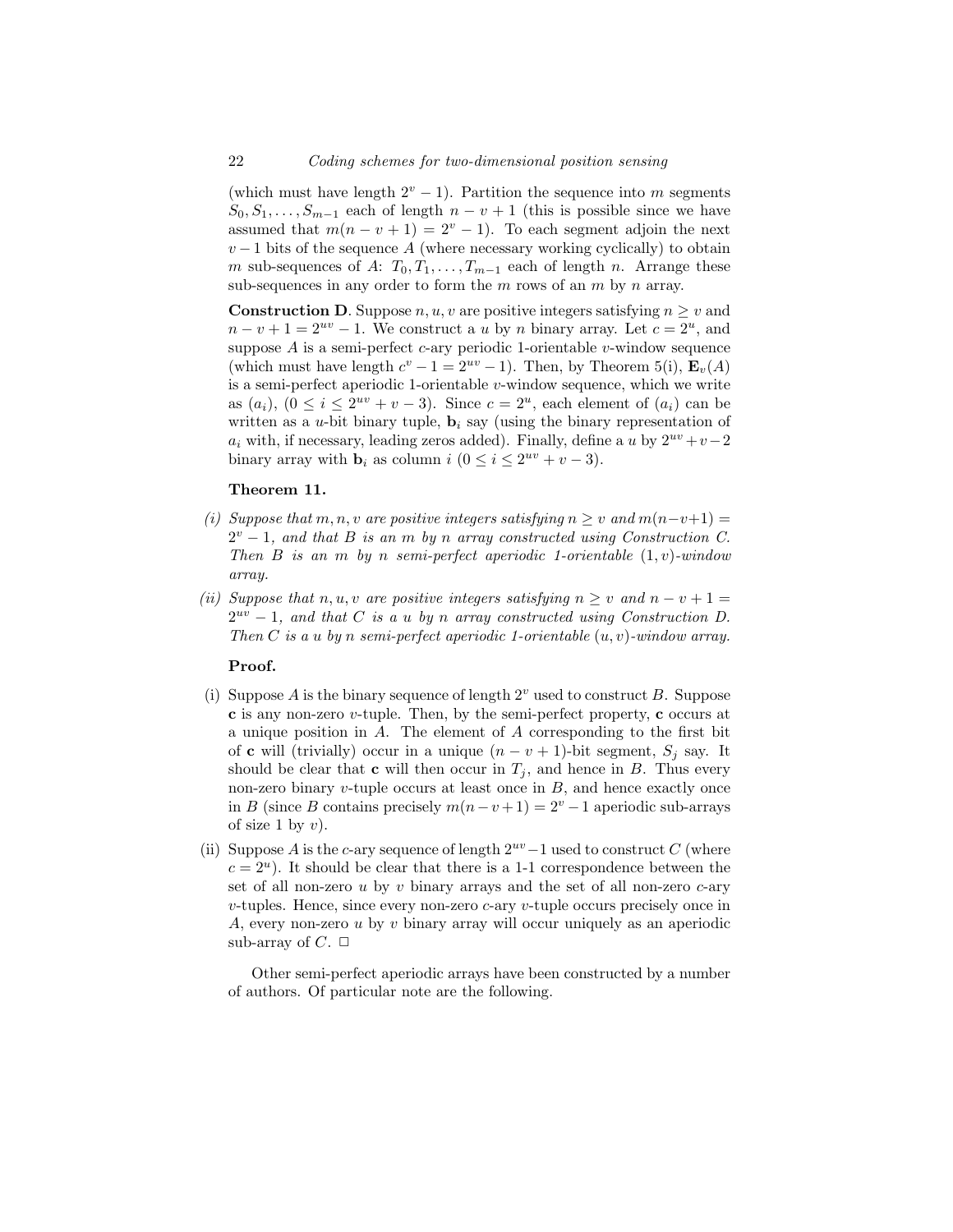- Nomura et al., [39], consider infinite 2-dimensional arrays in which every  $(m+u-1)$  by  $(n+v-1)$  sub-array contains every non-zero u by v matrix exactly once; they call such arrays *Maximum Area Matrices*. Clearly these arrays have the property that every  $(m + u - 1)$  by  $(n + v - 1)$  sub-array forms a semi-perfect aperiodic window array. Moreover, if the infinite array is also periodic with period  $m$  by  $n$ , then every  $m$  by  $n$  sub-array forms a semi-perfect periodic window array. They construct many such arrays.
- Banerji, [40], constructs two infinite families of semi-perfect aperiodic arrays by folding m-sequences. One family has the same parameters as those given by Construction D (see Theorem  $11(ii)$ ).
- Kanetkar and Wagh, [5], generalise the method of Banerji, [40], to construct many semi-perfect aperiodic window arrays using 'folded' m-sequences. In particular they construct arrays for every possible parameter set with  $uv \leq 15$  and claim, without proof, that their methods can be used to construct arrays for every possible parameter set allowed by the definition.

We conclude this discussion of semi-perfect aperiodic binary window arrays by giving a table of all possible parameter sets for semi-perfect periodic and aperiodic binary 1-orientable  $(u, v)$ -window arrays for  $uv \leq 6$ ,  $u \leq v$  and, where  $u = v$ ,  $m \leq n$ . For each parameter set we indicate the status of the existence question for both types of array, where, whenever an array is marked as non-existent, this follows from Theorem 9(iv). Note that those parameter sets corresponding to semi-perfect binary sequences (i.e.  $m = u = 1$ ) have been omitted from the table.

Finally observe that 'sub-perfect' aperiodic window arrays can be constructed from known 'sub-perfect' periodic window arrays using Theorem  $5(ii)$ .

### The c-ary case

As before we consider the periodic and aperiodic cases separately.

#### Periodic c-ary arrays

We start by generalising Lemma 7 to give a necessary condition for the existence of a periodic c-ary 1-orientable  $(u, v)$ -window array which contains a 'constant' u by v sub-array.

**Lemma 12.** If an m by n c-ary periodic 1-orientable  $(u, v)$ -window array exists which has amongst its u by v periodic sub-arrays a u by v array all of whose entries are identical, then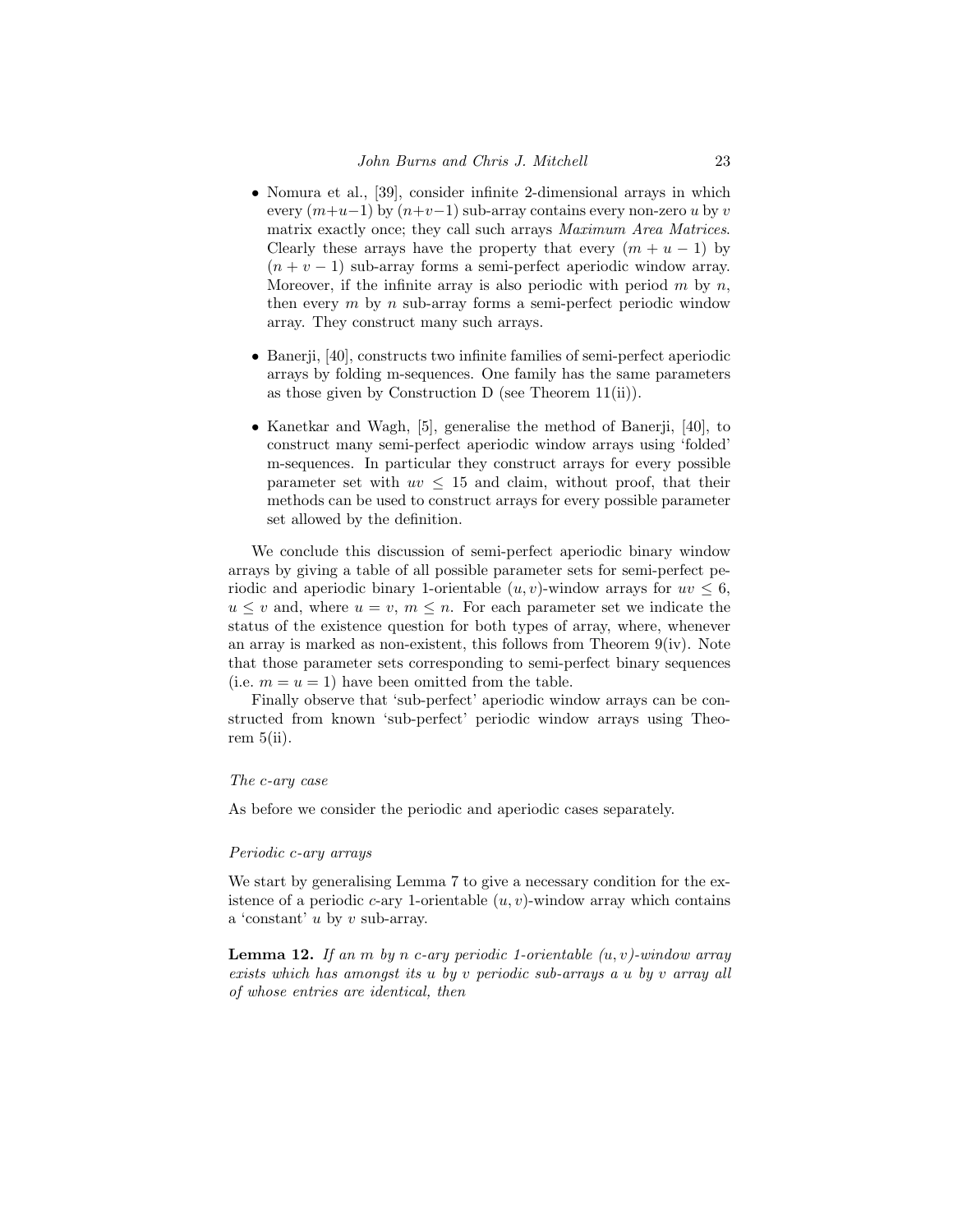Table 2. Existence of small semi-perfect binary 1-orientable window arrays

| uv             | $\boldsymbol{\mathit{u}}$ | $\boldsymbol{v}$ | mn             | $_{m}$         | $\boldsymbol{n}$ | $m$ by $n$        | $m + u - 1$ by $n + v - 1$      |
|----------------|---------------------------|------------------|----------------|----------------|------------------|-------------------|---------------------------------|
|                |                           |                  |                |                |                  | Periodic          | Aperiodic                       |
| $\overline{2}$ | 1                         | 2                | 3              | 3              | 1                | Non-existent      | $(3\times2)$ Exists $(11(i))$   |
| 3              | 1                         | 3                | $\overline{7}$ | $\overline{7}$ | 1                | Non-existent      | $(7\times3)$ Exists $(11(i))$   |
| $\overline{4}$ | 1                         | $\overline{4}$   | 15             | 3              | 5                | Exists $(9(i))$   | $(3\times8)$ Exists $(11(i))$   |
|                |                           |                  |                | 5              | 3                | Non-existent      | $(5\times6)$ Exists $(11(i))$   |
|                |                           |                  |                | 15             | 1                | Non-existent      | $(15\times4)$ Exists $(11(i))$  |
|                | $\overline{2}$            | $\overline{2}$   | 15             | 1              | 15               | Non-existent      | $(2\times16)$ Exists $(11(ii))$ |
|                |                           |                  |                | 3              | 5                | Exists $(9(i))$   | $(4\times6)$ Exists $(5(ii))$   |
| $\overline{5}$ | 1                         | 5                | 31             | 31             | 1                | Non-existent      | $(31\times5)$ Exists $(11(i))$  |
| 6              | 1                         | 6                | 63             | 3              | 21               | Exists $(9(i))$   | $(3\times26)$ Exists $(11(i))$  |
|                |                           |                  |                | 7              | 9                | Exists $(9(i))$   | $(7\times14)$ Exists $(5(ii))$  |
|                |                           |                  |                | 9              | $\overline{7}$   | Exists $(9(iii))$ | $(9\times12)$ Exists $(5(ii))$  |
|                |                           |                  |                | 21             | 3                | Non-existent      | $(21\times8)$ Exists $(11(i))$  |
|                |                           |                  |                | 63             | 1                | Non-existent      | $(63\times6)$ Exists $(11(i))$  |
|                | $\overline{2}$            | 3                | 63             | 1              | 63               | Non-existent      | $(2\times65)$ Exists $(11(ii))$ |
|                |                           |                  |                | 3              | 21               | Exists $(9(i))$   | $(4\times23)$ Exists $(5(ii))$  |
|                |                           |                  |                | 7              | 9                | ?                 | $(8\times11)$ Exists $([5])$    |
|                |                           |                  |                | 9              | $\overline{7}$   | Exists $(9(i))$   | $(10\times9)$ Exists $(5(ii))$  |
|                |                           |                  |                | 21             | 3                | Non-existent      | $(22\times5)$ Exists $([5])$    |
|                |                           |                  |                | 63             | 1                | Non-existent      | $(64\times3)$ Exists $(11(ii))$ |

$$
m > u \quad \text{or} \quad u = 1
$$

and

 $n > v$  or  $v = 1$ .

**Proof.** Suppose A is an m by n c-ary periodic 1-orientable  $(u, v)$ -window array with  $m = u > 1$ , and suppose there exists a u by v periodic sub-array all of whose entries are identical. Using the notation of Section 3.2, suppose the sub-array is  $A_{st}$ , where  $0 \le s \le m-1$  and  $0 \le t \le n-1$ . Then, since  $m = u$ , the sub-arrays  $A_{wt}$  will contain the same entries as  $A_{st}$  for every w  $(0 \le w \le m-1)$ . But since all the entries of  $A_{st}$  are equal, this means that A contains m identical periodic sub-arrays, contradicting the definition of periodic window array. Hence  $m > u$  or  $u = 1$ .

A similar argument shows that  $n > v$  or  $v = 1$  and the lemma follows.  $\square$ .

There are few *explicit* constructions for c-ary perfect arrays  $(c > 2)$ , although it would appear that many of the constructions for the binary case can be generalised with little effort (see, in particular, Etzion, [8]). Some of the known results on this problem can be summarised as follows.

Theorem 13.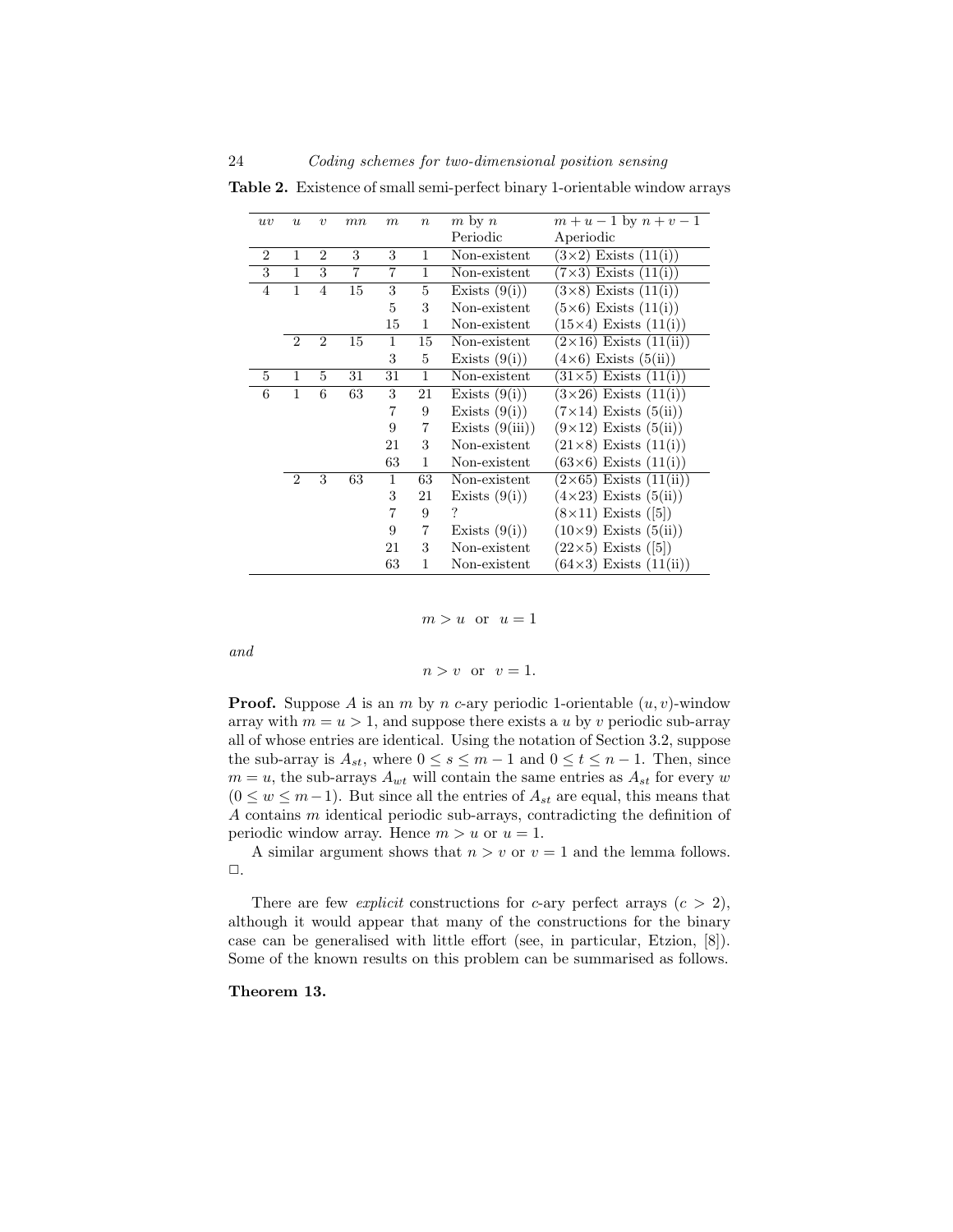- (i) Given any positive integers  $u, v, c$  ( $c \geq 2$ ) there exists an m by n perfect periodic c-ary 1-orientable  $(u, v)$ -window array for some  $m, n$  (Iványi, [9]).
- (ii) Given any positive integer u and any odd c, then there exists a  $c^u$  by  $c^u$ perfect periodic c-ary 1-orientable  $(u, 2)$ -window array (Etzion, [8]).
- (iii) For any pair of positive integers  $(u, v)$  an m by n perfect periodic c-ary 1-orientable  $(u, v)$ -window array can only exist if
	- (a)  $m > u$  or  $u = 1$ , and

(b)  $n > v$  or  $v = 1$ 

(from Lemma 12 above).

Some literature also exists on the construction of c-ary semi-perfect arrays  $(c > 2)$ . In particular note the papers of Etzion, [8], Nomura et al., [39], and MacWilliams and Sloane, [21]. The following result summarises some of the main known existence results regarding semi-perfect periodic c-ary 1-orientable window arrays.

# Theorem 14.

(i) Suppose  $q$  is a prime power and  $u, v$  and  $m$  are positive integers where  $m|(q^u-1)$ . Let

$$
n = \frac{q^{uv} - 1}{m}.
$$

If these integers satisfy

(a)  $m|q^k - 1$  only if  $k \ge u$ , and

(b)  $gcd(m, n) = 1$ ,

then there exists an m by n semi-perfect periodic binary 1-orientable  $(u, v)$ window array (Nomura et al., [39]).

(ii) For any pair of positive integers  $(u, v)$  an m by n semi-perfect binary 1orientable periodic  $(u, v)$ -window array can only exist if  $m > u$  and  $n > v$ (from Lemma 12 above).

Note that Dénes and Keedwell,  $[3]$  consider 'sub-perfect' c-ary window arrays.

# Aperiodic c-ary arrays

As in the binary case, Theorem 5(ii) enables the construction of perfect and semi-perfect aperiodic c-ary window arrays from periodic ones. Constructions A, B, C and D can all be generalised to the  $c$ -ary case to give further aperiodic arrays. Finally observe that the constructions of Nomura et al, [39], Banerji, [40] and Kanetkar and Wagh, [5] all generalise to the  $q$ -ary case, where  $q$  is a prime power.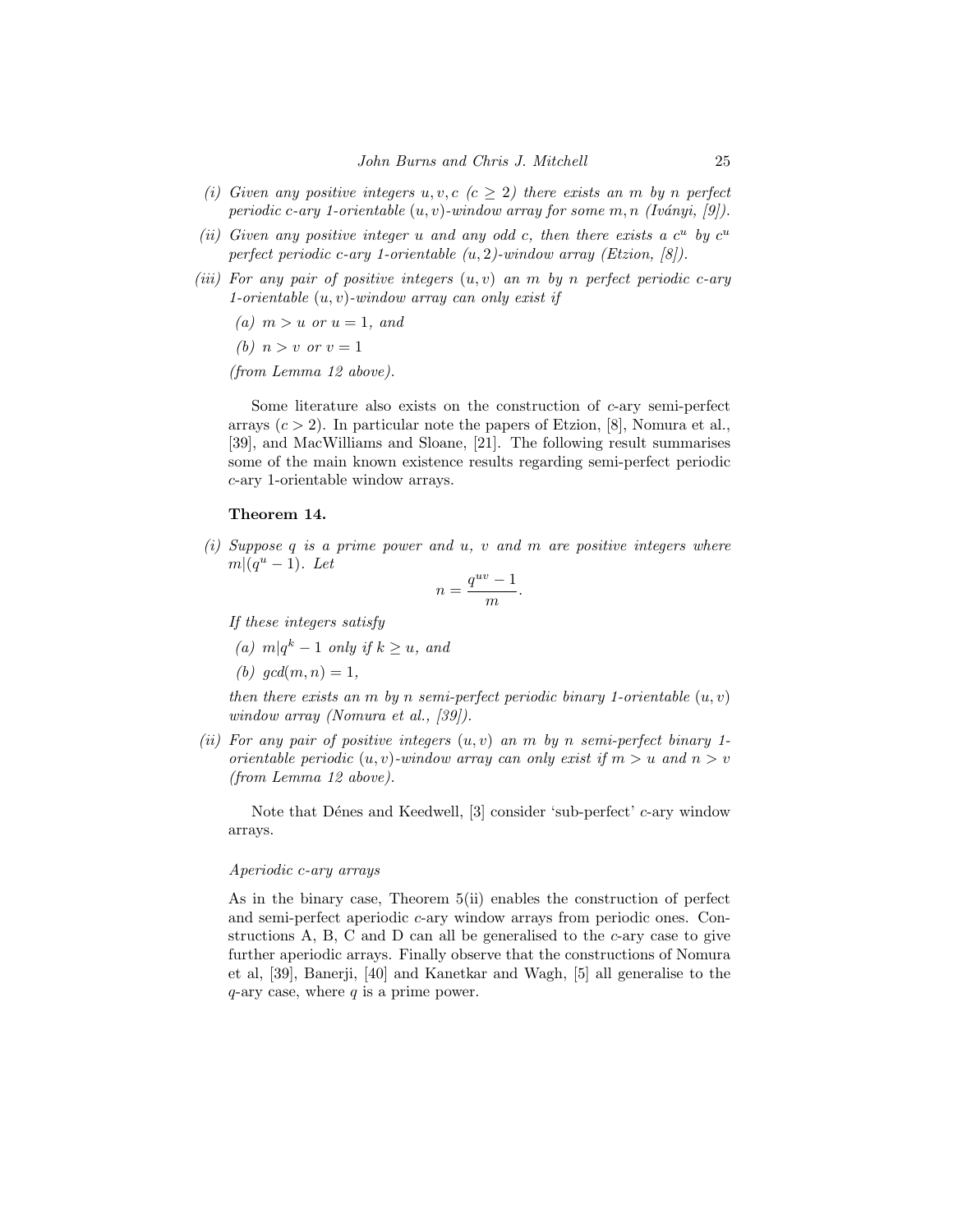#### The decoding problem

The only work that appears to have been done on the decoding problem for arrays (as opposed to sequences) is the recent result of Lloyd and Burns, [41]. Generalising the work of Massey and Liu, [37], Lloyd and Burns show how to reduce the problem of decoding the Pseudorandom Arrays of MacWilliams and Sloane (with the  $(k_1, k_2)$ -window property) to the problem of finding the discrete logarithm of an element in  $GF(2^{k_1k_2})$ .

# 5 2-orientable arrays

#### 5.1 A fundamental inequality

As in the 1-orientable case, we start by deriving simple combinatorial bounds on the sizes of periodic and aperiodic 2-orientable window arrays. However, an important difference here is that, unlike the 1-orientable case where perfect arrays of unbounded size exist, these bounds are not tight in general.

Lemma 15. The following bound must be satisfied by any m by n aperiodic 2-orientable  $(u, v)$ -window array:

$$
(m-u+1)(n-v+1) \le \frac{c^{uv} - c^{\lfloor (uv+1)/2 \rfloor}}{2}
$$

.

Proof. As noted in Section 3.2, a 2-orientable array can never contain any self-symmetric sub-arrays. Of all the  $c^{uv}$  possible u by v c-ary sub-arrays, precisely  $c^{\lfloor (uv+1)/2 \rfloor}$  of them are self-symmetric. This is because a u by v array  $B = (b_{ij})$  is self-symmetric if and only if  $\mathbf{R}_{180}(B) = B$ , i.e. if and only if  $b_{u+1-i, v+1-j} = b_{ij}$  for every  $i, j, (0 \le i \le u-1, 0 \le j \le v-1)$ . Hence

$$
c^{uv} - c^{\lfloor (uv+1)/2 \rfloor}
$$

of the  $u$  by  $v$  arrays are candidates for sub-arrays of a 2-orientable array. Now, by definition, an m by n array has  $(m - u + 1)(n - v + 1)$  aperiodic sub-arrays. By definition of 2-orientable, the collection containing the aperiodic sub-arrays of A and  $\mathbf{R}_{180}(A)$  must all be distinct, and this collection contains  $2(m - u + 1)(n - v + 1)$  arrays. Hence

$$
2(m - u + 1)(n - v + 1) \le c^{uv} - c^{\lfloor (uv+1)/2 \rfloor}.
$$

The result now follows.  $\Box$ .

**Lemma 16.** The following bound must be satisfied by any  $m$  by n periodic 2-orientable  $(u, v)$ -window array:

$$
mn \leq \frac{c^{uv} - c^{\lfloor (uv+1)/2 \rfloor}}{2}.
$$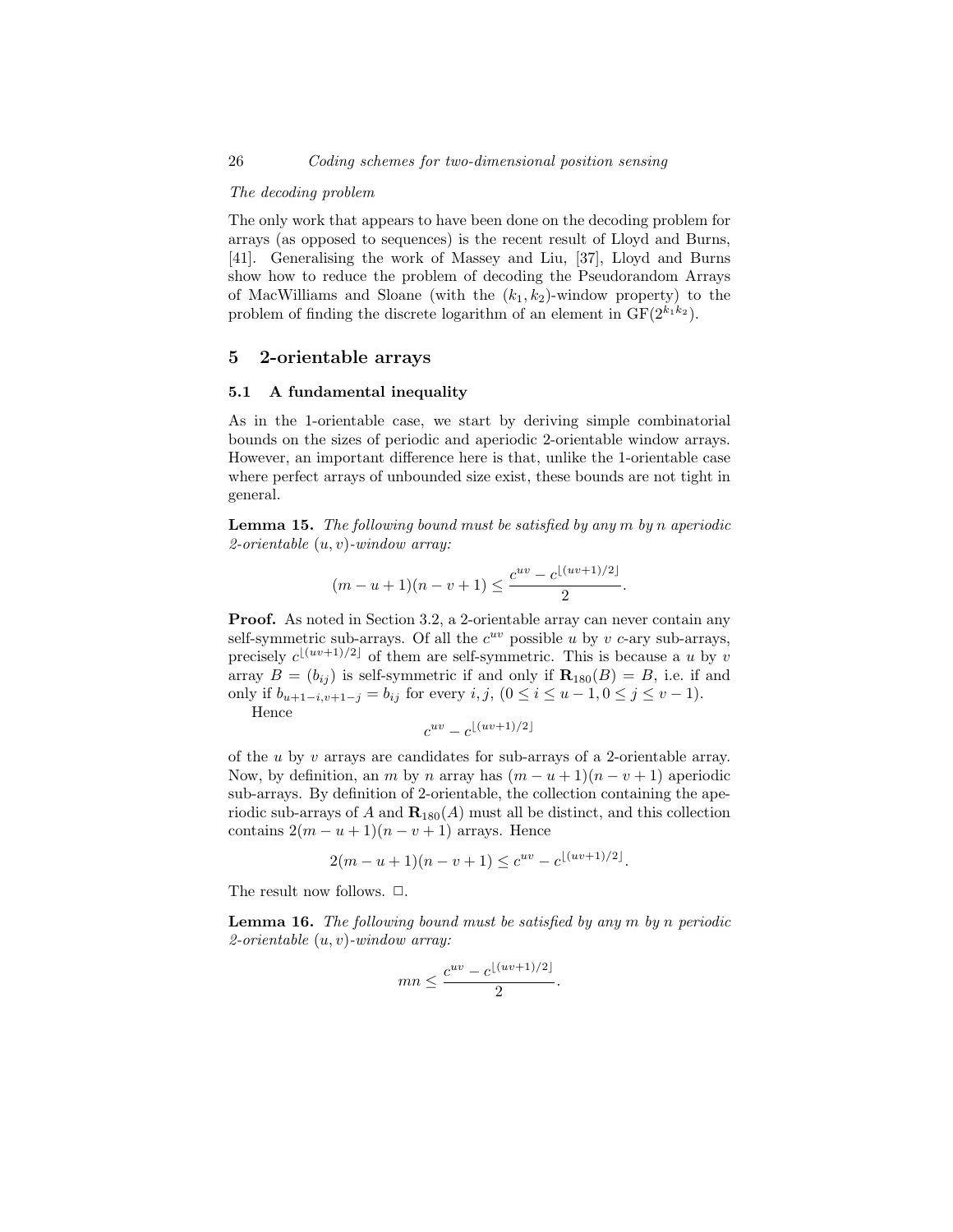**Proof.** By definition, an m by n array has mn sub-arrays. Following the same argument as in the proof of lemma 15, we have

$$
2mn \leq c^{uv} - c^{\lfloor (uv+1)/2 \rfloor}.
$$

The result now follows.  $\Box$ .

In the periodic binary sequence case, an improved bound has recently been obtained by Dai et al., [4]. Similar improved bounds can almost certainly be obtained for the c-ary periodic sequence case and the periodic array case (both binary and  $c$ -ary). The aperiodic case is somewhat more difficult to handle; however, no doubt some results can also be obtained here.

Before proceeding we give an example of a periodic binary 2-orientable 5-window sequence (of length 6), given in Figure 4, which actually meets the new bound of Dai et al., [4].

$$
\begin{pmatrix} 1 & 1 & 0 & 1 & 0 & 0 \end{pmatrix}
$$

Figure 4. The unique periodic binary 2-orientable 5-window sequence of length 6

#### 5.2 Existence of 2-orientable window sequences

#### Periodic sequences

We start by considering the binary case. Apart from sequences obtained from computer searches (for small window length  $v$ ), a recent construction method by Dai et al., [4] yields the best known sequences for almost all values of  $v$ ; these sequences are asymptotically optimal in length. Very little work appears to have been done on the c-ary case. However, it would seem likely that the construction of Dai et al., [4], can be generalised to give c-ary periodic 2-orientable window sequences.

#### Aperiodic sequences

Just as in the 1-orientable case, by Lemma 1 aperiodic 2-orientable window sequences can be derived from periodic sequences, and thus the construction of Dai et al., [4] can be applied to give aperiodic binary window sequences. Apart from similar derivations from periodic sequences, no general construction methods for aperiodic 2-orientable window sequences are known. The table given in Figure 3 (derived by computer search) lists the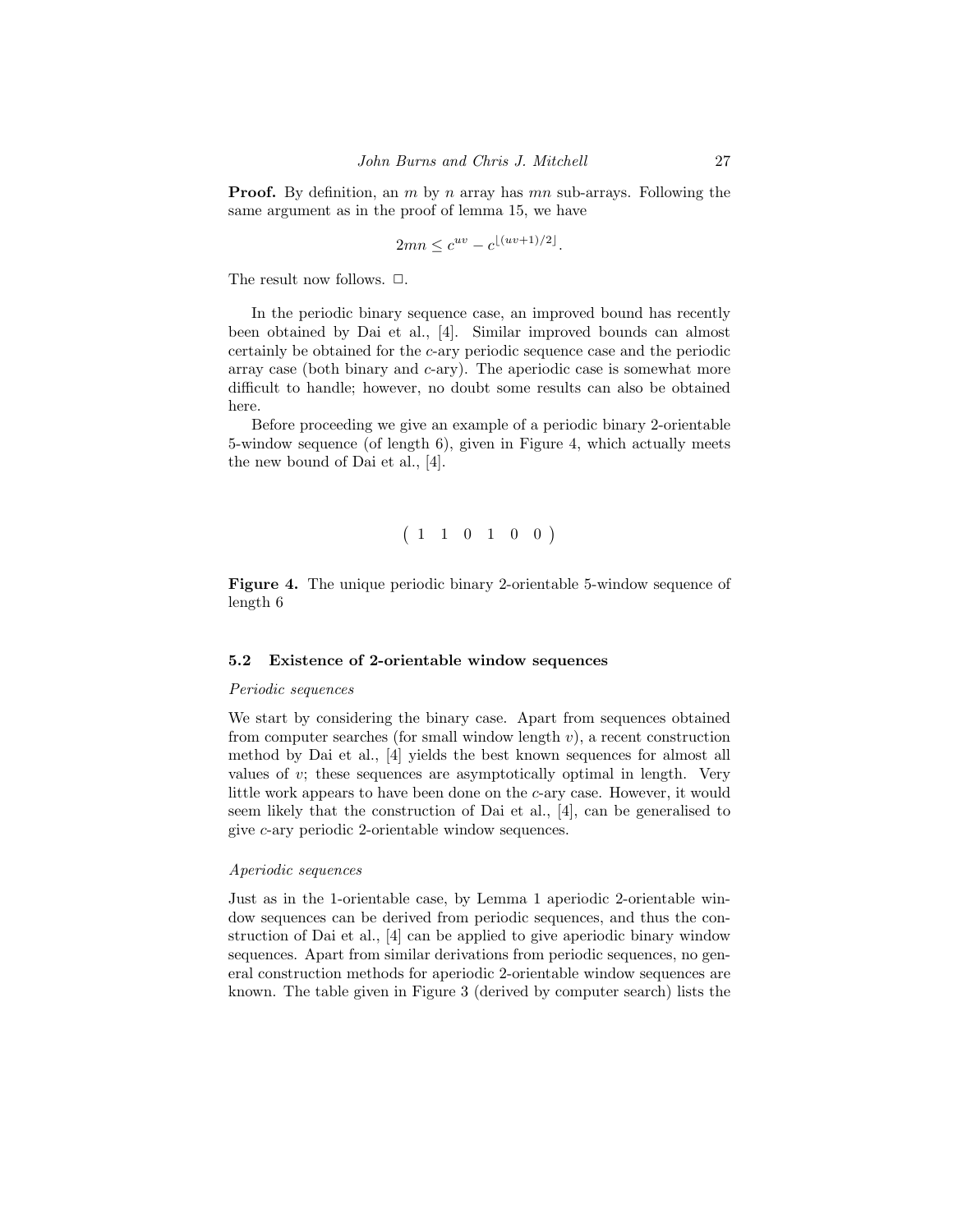lengths of the longest known such sequences for  $4 \leq v \leq 16$ . For v in the range  $4 \le v \le 7$  the length given is the length of the longest such sequence, since for these values an exhaustive search has been completed.

Table 3. Existence of small binary aperiodic 2-orientable window sequences

| window size $(v)$ | sequence length $(n)$ |
|-------------------|-----------------------|
| 4                 | 8                     |
| 5                 | 14                    |
| 6                 | 26                    |
| 7                 | 48                    |
| 8                 | 108                   |
| 9                 | 210                   |
| 10                | 440                   |
| 11                | 872                   |
| 12                | 1860                  |
| 13                | 3710                  |
| 14                | 7400                  |
| 15                | 15467                 |
| 16                | 31766                 |

Even less work appears to have been done on the c-ary case  $(c > 2)$ .

#### 5.3 Existence of 2-orientable window arrays

Very little work has been done on this topic for either the periodic or the aperiodic case. However, examples can be derived from the following simple construction technique.

**Construction E.** Suppose  $A = (a_i)$ ,  $(0 \le i \le m - 1)$  is a c-ary periodic 1-orientable *u*-window sequence of length m  $(u > 1)$ . Suppose  $B = (b_i)$ ,  $(0 \leq j \leq n-1)$  is a d-ary periodic 2-orientable v-window sequence of length  $n (v > 1)$ . Then construct an m by n array  $E = (e_{ij}), (0 \le i \le m-1, 0 \le j)$  $j \leq n-1$ , as follows. Let

$$
e_{ij} = da_i + b_j
$$

for every  $i, j, (0 \le i \le m-1, 0 \le j \le n-1)$ .

**Theorem 17.** If E is constructed using Construction E, then it is an  $m$ by n  $(cd)$ -ary periodic 2-orientable  $(u, v)$ -window array.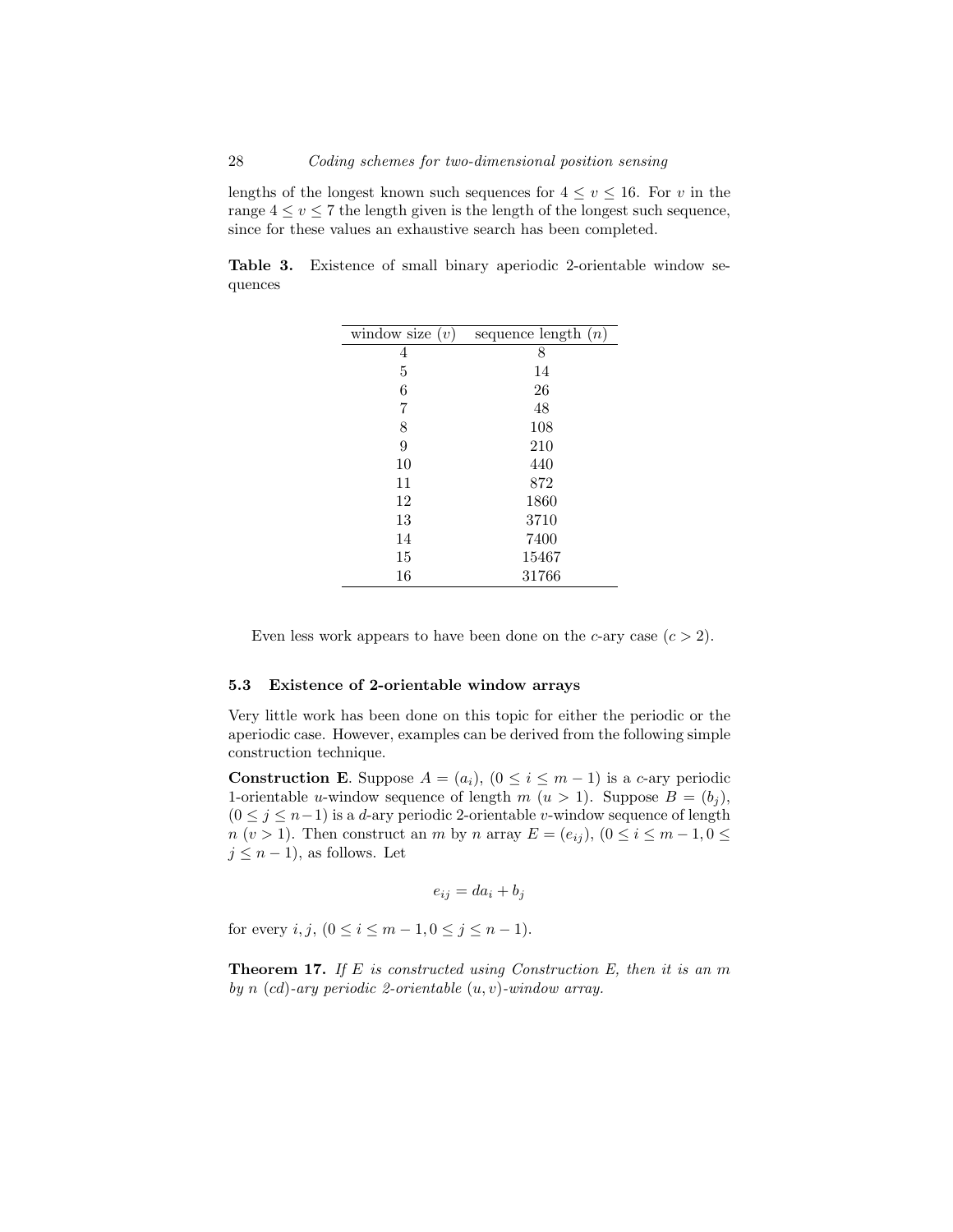**Proof.** First observe that, since  $0 \le a_i \le c-1$  and  $0 \le b_j \le d-1$  for every  $i, j, (0 \le i \le m-1, 0 \le j \le n-1)$ , we immediately have

$$
0 \le e_{ij} \le d(c-1) + d - 1 = cd - 1
$$

and hence  $E$  is a  $(cd)$ -ary array.

We need to show that the periodic sub-arrays of E and  $\mathbf{R}_{180}(E)$  are all distinct. To do this we need to consider two cases.

(a) Two sub-arrays of E. Suppose  $X = (e_{s+i,t+j})$  and  $Y = (e_{s'+i,t'+j})$   $(0 \leq$  $i \leq u-1, 0 \leq j \leq v-1$ ) are u by v sub-arrays of E (where, if necessary,  $s + i$  and  $s' + i$  are reduced modulo m and  $t + j$  and  $t' + j$  are reduced modulo n).

If  $X = Y$  then

$$
e_{s+i,t} = e_{s'+i,t'}
$$

for every i,  $(0 \le i \le u - 1)$ . Thus, by definition of E,

$$
a_{s+i} = a_{s'+i}
$$

for every i,  $(0 \le i \le u-1)$ . Hence  $s = s'$ , since A is 1-orientable. Similarly,

$$
e_{s,t+j} = e_{s',t'+j}
$$

for every j,  $(0 \le j \le v - 1)$ . Thus, by definition of E,

$$
b_{t+j} = b_{t'+j}
$$

for every j,  $(0 \le j \le v-1)$ . Hence  $t = t'$ , since B is 2-orientable. Hence  $X$  and  $Y$  must be the same sub-array of  $E$ .

(b) One sub-array of E and one sub-array of  $\mathbf{R}_{180}(E)$ . Suppose  $X = (e_{s+i,t+j})$ is a u by v sub-array of E and  $Y = (e_{s'+u-1-i,t'+v-1-j})$  is a u by v subarray of  $\mathbf{R}_{180}(E)$ ,  $(0 \le i \le u-1, 0 \le j \le v-1)$ . If  $X = Y$  then

$$
e_{s+i,t+j} = e_{s'+u-1-i,t'+v-1-j}
$$

for every  $i, j, (0 \le i \le u-1, 0 \le j \le v-1)$ . Thus, in particular,

$$
e_{s,t+j} = e_{s',t'+v-1-j}
$$

for every j,  $(0 \le j \le v - 1)$ . Thus, by definition of E,

$$
b_{t+j} = b_{t'+v-1-j}
$$

for every j,  $(0 \le j \le v-1)$ . But this contradicts the assumption that B is a 2-orientable v-window sequence.

The result follows.  $\Box$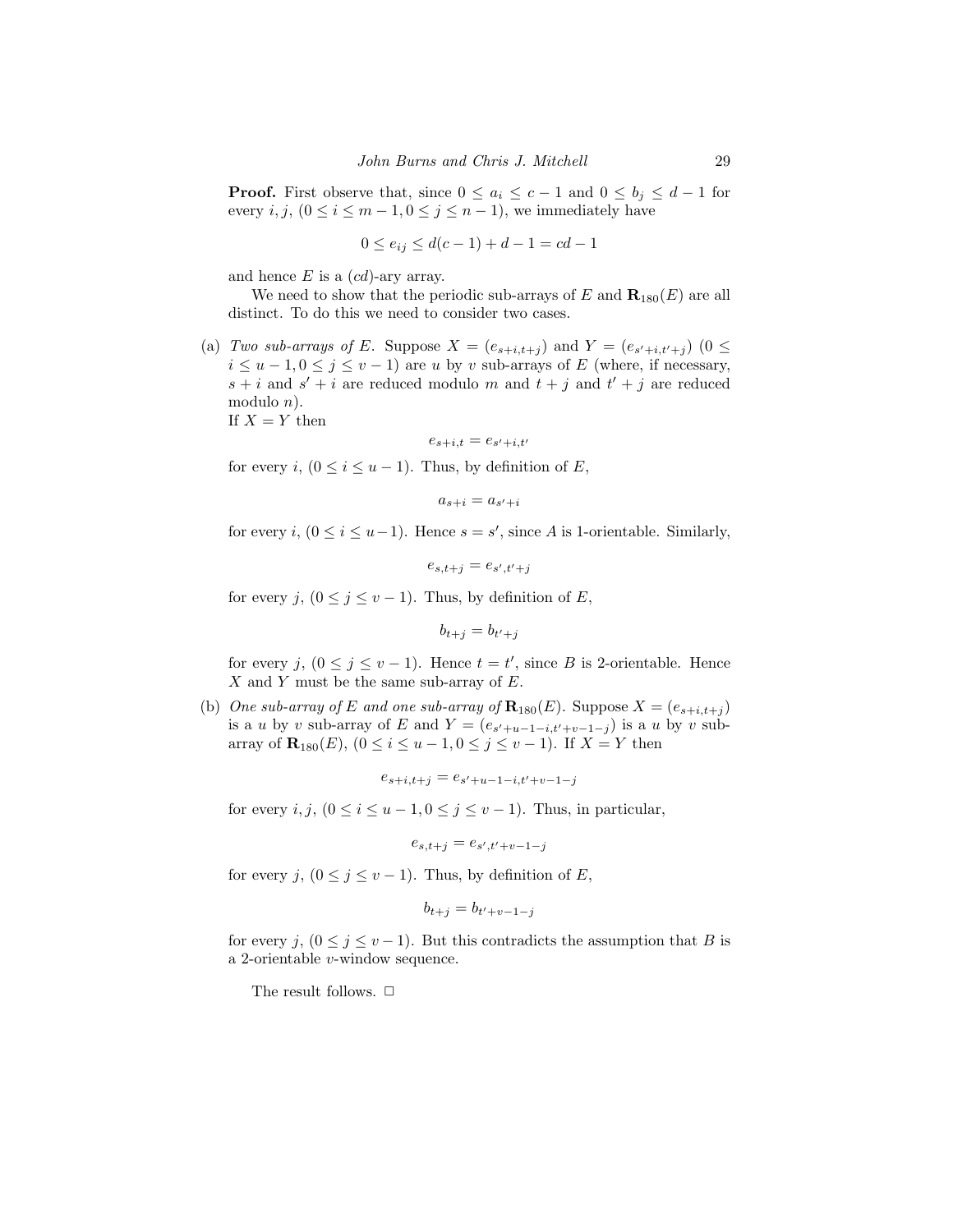$$
\left(\begin{array}{cccccc}3&3&2&3&2&2\\3&3&2&3&2&2\\1&1&0&1&0&0\\1&1&0&1&0&0\end{array}\right)
$$

Figure 5. 4 by 6 periodic 4-ary 2-orientable (2,5)-window array

As an example of the above construction consider the array derived by setting  $A = (1100)$  and  $B = (110100)$ , where A is a periodic binary 1-orientable 2-window sequence and  $B$  is a periodic binary 2-orientable 5-window sequence. The resulting 4 by 6 periodic 4-ary 2-orientable (2,5) window array is given in Figure 5.

The periodic arrays derived from the above construction method can also be transformed into aperiodic arrays using Lemma 1. Finally observe that, although the above construction is useful in that it does provide examples of 2-orientable arrays, these examples are far from optimal, and there is clearly a need for more research in this area.

#### 6 4-orientable arrays

### 6.1 A fundamental inequality

As before we start by giving simple combinatorial inequalities governing the sizes of periodic and aperiodic 4-orientable window arrays. As in the 2-orientable case, in general these bounds are not tight.

**Lemma 18.** The following bound must be satisfied by any  $m$  by n aperiodic  $\mathcal{L}$ -orientable  $(u, v)$ -window array:

$$
2(mn + uv - 1) - (m + n + 2)(u + v - 2) \le \frac{c^{uv} - c^{\lfloor (uv+1)/2 \rfloor}}{2}.
$$

Proof. As noted in Section 3.2, a 4-orientable array can never contain any self-symmetric sub-arrays, i.e. arrays which map onto themselves under a rotation of 90, 180 or 270 degrees. Clearly, if an array maps onto itself under a rotation of 90 or 270 degrees then it will map onto itself under a rotation of 180 degrees. Hence, of all the  $c^{uv}$  possible u by v c-ary sub-arrays, precisely  $c^{\lfloor (uv+1)/2 \rfloor}$  of them are self-symmetric (as in the 2orientable case).

Hence

$$
c^{uv} - c^{\lfloor (uv+1)/2 \rfloor}
$$

of the  $u$  by  $v$  arrays are candidates for sub-arrays of a 4-orientable array or one of its rotations. Now, by definition, an m by n array has  $(m -$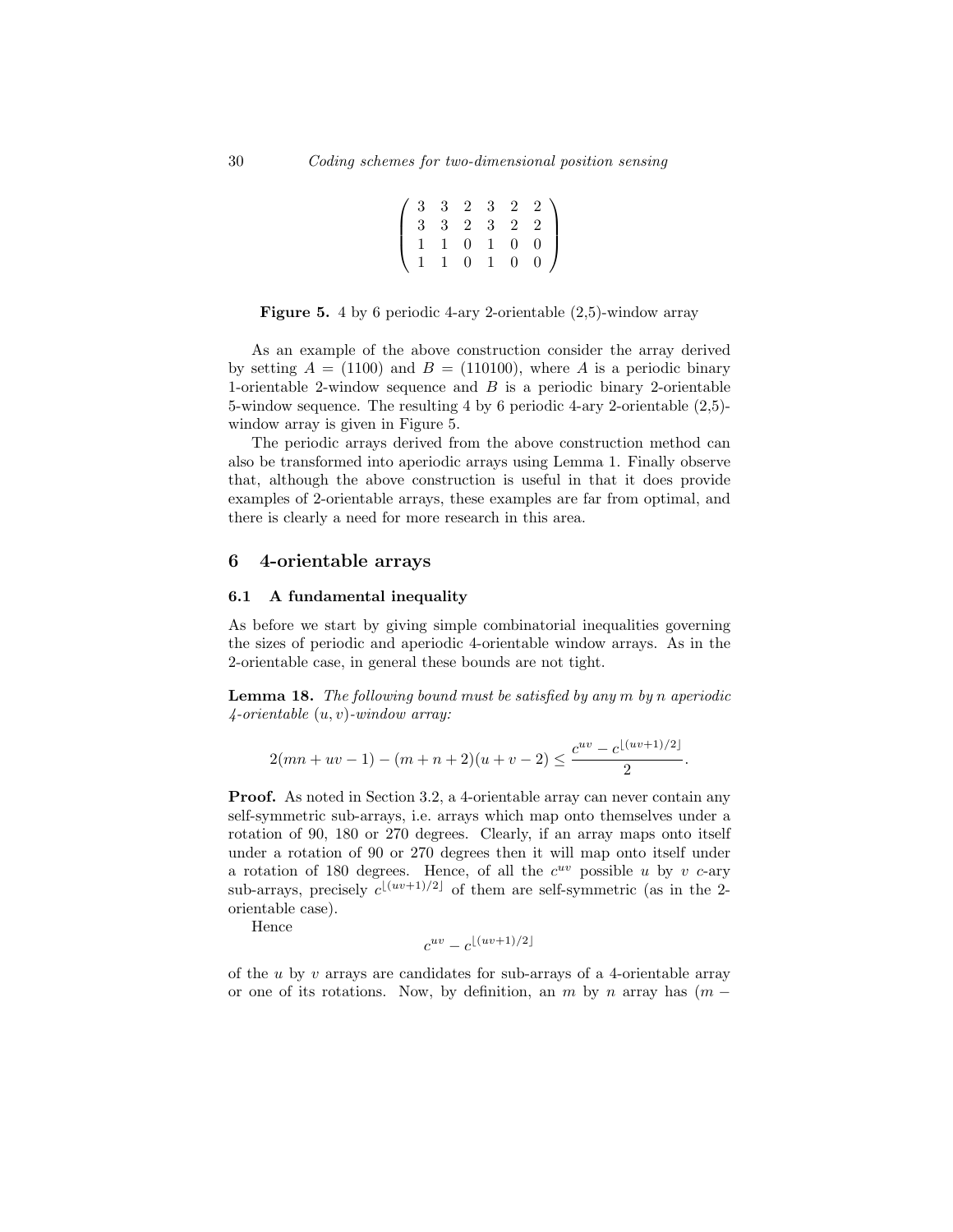$u + 1(n - v + 1)$  aperiodic sub-arrays. Hence the collection of aperiodic sub-arrays of an  $m$  by  $n$  array and its rotations by 90, 180 and 270 degrees contains a total of

$$
2((m - u + 1)(n - v + 1) + (m - v + 1)(n - u + 1))
$$

arrays.

Since they must all be distinct we have

$$
4(mn + uv - 1) - 2(m + n + 2)(u + v - 2) \leq c^{uv} - c^{\lfloor (uv+1)/2 \rfloor}.
$$

The result now follows.  $\Box$ .

Lemma 19. The following bound must be satisfied by any m by n periodic  $\angle 4\text{-}orientable (u, v)\text{-}window array:$ 

$$
mn \leq \frac{c^{uv} - c^{\lfloor (uv+1)/2 \rfloor}}{4}.
$$

**Proof.** By definition, an m by n array has  $mn$  sub-arrays. Hence the collection of sub-arrays of an  $m$  by  $n$  array and its rotations by 90, 180 and  $270$  degrees contains a total of  $4mn$  arrays. Following the same argument as in the proof of lemma 18 we have

$$
4mn \leq c^{uv} - c^{\lfloor (uv+1)/2 \rfloor},
$$

and the result now follows.  $\Box$ .

#### 6.2 Existence of 4-orientable window arrays

We start by repeating the observation (made in Section 3.2 above) that 4 orientable sequences cannot exist. On the other hand, 4-orientable arrays certainly do exist, as shown by the following.

**Theorem 20.** Suppose  $E$  is constructed from  $A$  and  $B$  using Construction E, where A is a c-ary periodic 2-orientable u-window sequence of length  $m (u > 1)$ , B is a d-ary periodic 2-orientable v-window sequence of length  $n (v > 1)$  and  $\min(m, n) \geq \max(u, v)$ . Then E is an m by n (cd)-ary periodic  $\phi$ -orientable  $(u, v)$ -window array.

**Proof.** First observe that, by Theorem 17, E is a 2-orientable  $(cd)$ -ary array. In addition, since A is 2-orientable, we may apply the dual of Theorem 17, and hence  $\mathbf{R}_{90}(E)$  is also 2-orientable. Hence, to prove the desired result, we need only consider the following case.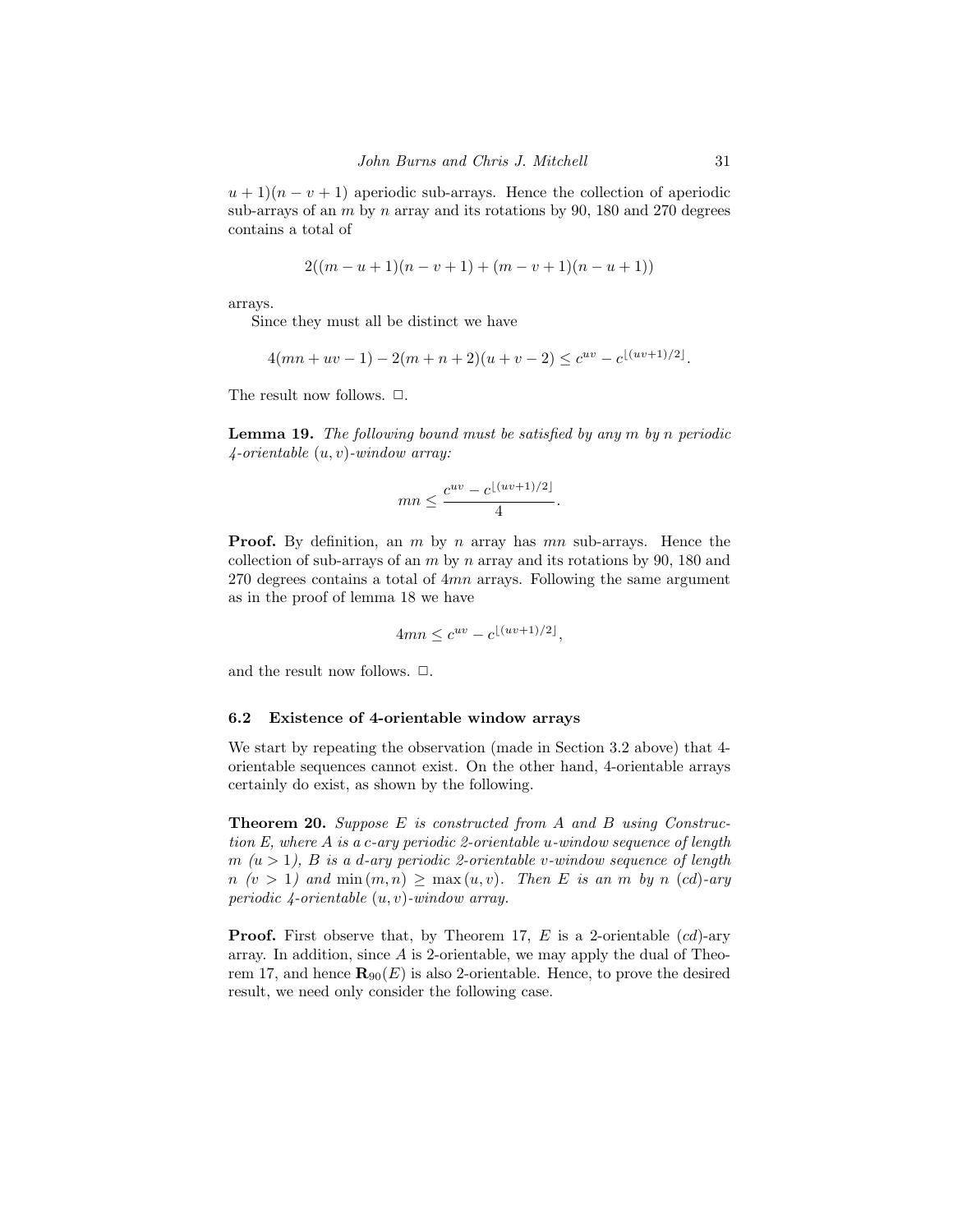Suppose that  $X = (e_{s+i,t+j})$  is a u by v sub-array of E and that  $Y =$  $(e_{t'+j,s'+u-1-i})$  is a u by v sub-array of  $\mathbf{R}_{90}(E)$ ,  $(0 \le i \le u-1, 0 \le j \le$  $v-1$ ). If  $X=Y$  then

$$
e_{s+i,t+j} = e_{t'+j,s'+u-1-i}
$$

for every  $i, j, (0 \le i \le u-1, 0 \le j \le v-1)$ . Thus, in particular,

$$
e_{s,t+j} = e_{t'+j,s'}
$$

for every j,  $(0 \le j \le v - 1)$ . Thus, by definition of E,

$$
b_{t+j}=b_{s'}
$$

for every j,  $(0 \le j \le v - 1)$ . Since  $v > 1$ , by repeating this argument for every possible value of  $t$  ( $0 \le t \le v-1$ ) we can show that B must be a constant sequence. But this contradicts the assumption that  $B$  is a 2-orientable v-window sequence.

The result now follows.  $\Box$ 

As an example of the above construction consider the array derived by setting  $A = B = (110100)$ , where  $A = B$  is a periodic binary 2-orientable 5-window sequence. The resulting 6 by 6 periodic 4-ary 4-orientable (5,5) window array is given in Figure 6.

$$
\left(\begin{array}{cccccc}3&3&2&3&2&2\\3&3&2&3&2&2\\1&1&0&1&0&0\\3&3&2&3&2&2\\1&1&0&1&0&0\\1&1&0&1&0&0\end{array}\right)
$$

#### Figure 6. 6 by 6 periodic 4-ary 4-orientable (5,5)-window array

The periodic arrays derived from the above construction method can also be transformed into aperiodic arrays using Lemma 2. Finally observe that, just as in the 2-orientable case, although the above construction is useful in that it does provide examples of 4-orientable arrays, these examples are far from optimal.

# 7 Other versions of the problem

We conclude this paper by briefly mentioning one way in which the combinatorial problem considered above could be generalised. We have considered an application of window sequences and arrays and surveyed known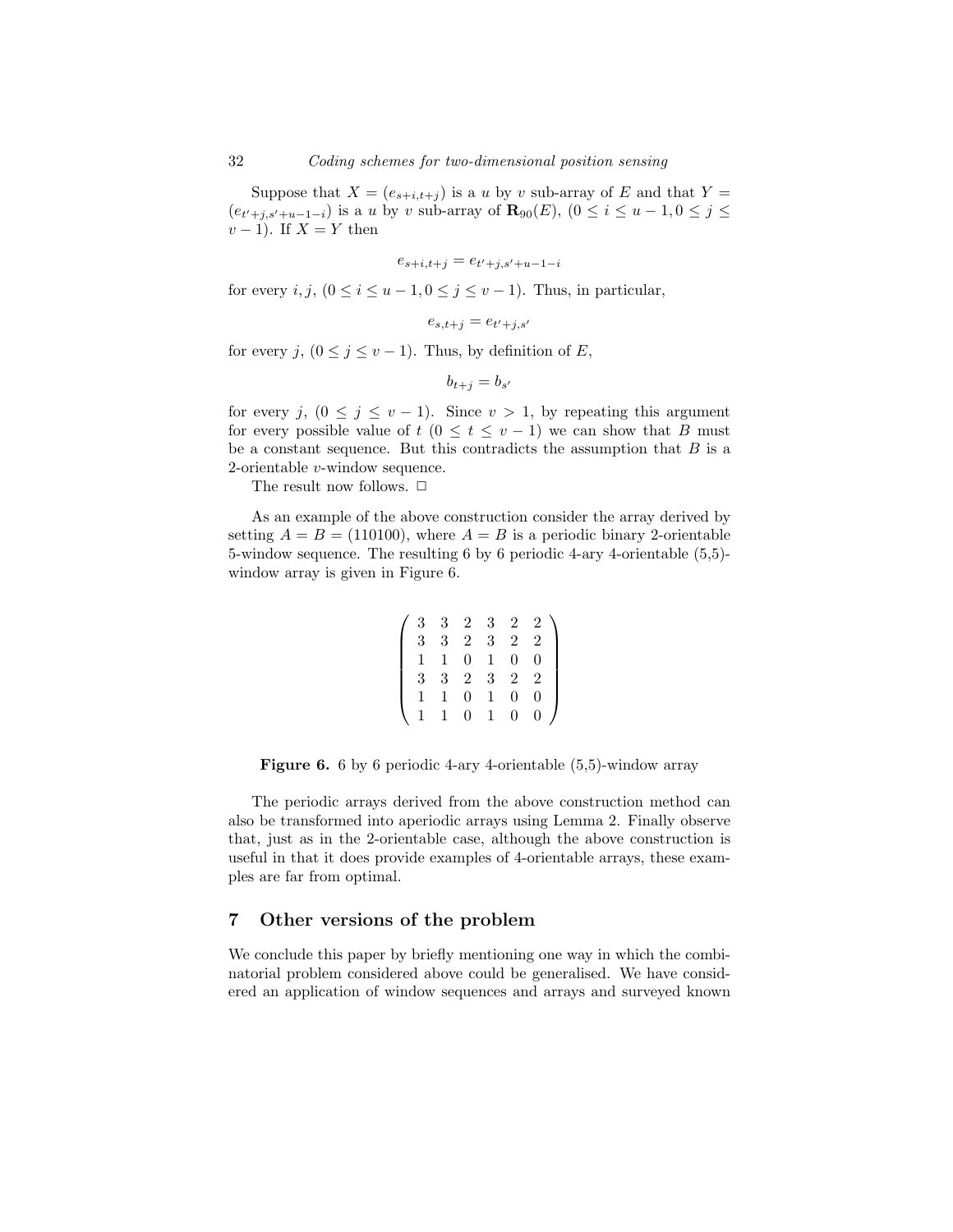construction and decoding techniques. We have restricted our attention to the one and two dimensional cases, although the definitions could very easily be generalised to the multi-dimensional case.

It is not inconceivable that three and higher dimensional window arrays could find an application, although very little is known about the existence and construction of such arrays. It would appear likely that much of the theory for 2-dimensional arrays would translate directly into corresponding results for the multi-dimensional case, although this remains to be seen. The only published work in this area would appear to be that of Green, [42], who generalises the Pseudorandom Array construction of MacWilliams and Sloane,  $[21]$ , to the multi-dimensional case, and that of Iványi,  $[43]$ , who constructs three-dimensional perfect periodic 1-orientable window arrays.

### References

- 1. E.M. Petriu and J.S. Basran. (1989). On the position measurement of automated guided vehicles using pseudorandom encoding. IEEE Transactions on Instrumentation and Measurement, 38, 799–803.
- 2. E.M. Petriu, J.S. Basran, and F.C.A. Groen. (1990). Automated guided vehicle position recovery. IEEE Transactions on Instrumentation and Measurement, 39, 254–258.
- 3. J. Dénes and A.D. Keedwell. (1990). A new construction of twodimensional arrays with the window property. IEEE Transactions on Information Theory, 36, 873–876.
- 4. Z.D. Dai, K.M. Martin, M.J.B. Robshaw, and P.R. Wild. (1993). Orientable sequences. In M. Ganley, editor, Cryptography and Coding III. Oxford University Press.
- 5. S.V. Kanetkar and M.D. Wagh. (1980). On construction of matrices with distinct submatrices. SIAM Journal on Algebraic and Discrete Methods, 1, 107–113.
- 6. B. Gordon. (1966). On the existence of perfect maps. IEEE Transactions on Information Theory, IT-12, 486–487.
- 7. I.S. Reed and R.M. Stewart. (1962). Note on the existence of perfect maps. IRE Transactions on Information Theory, IT-8, 10-12.
- 8. T. Etzion. (1988). Constructions for perfect maps and pseudo-random arrays. IEEE Transactions on Information Theory, 34, 1308–1316.
- 9. A. Iványi. (1988/89). Construction of infinite de Bruijn arrays. Discrete Applied Mathematics, 22, 289–293.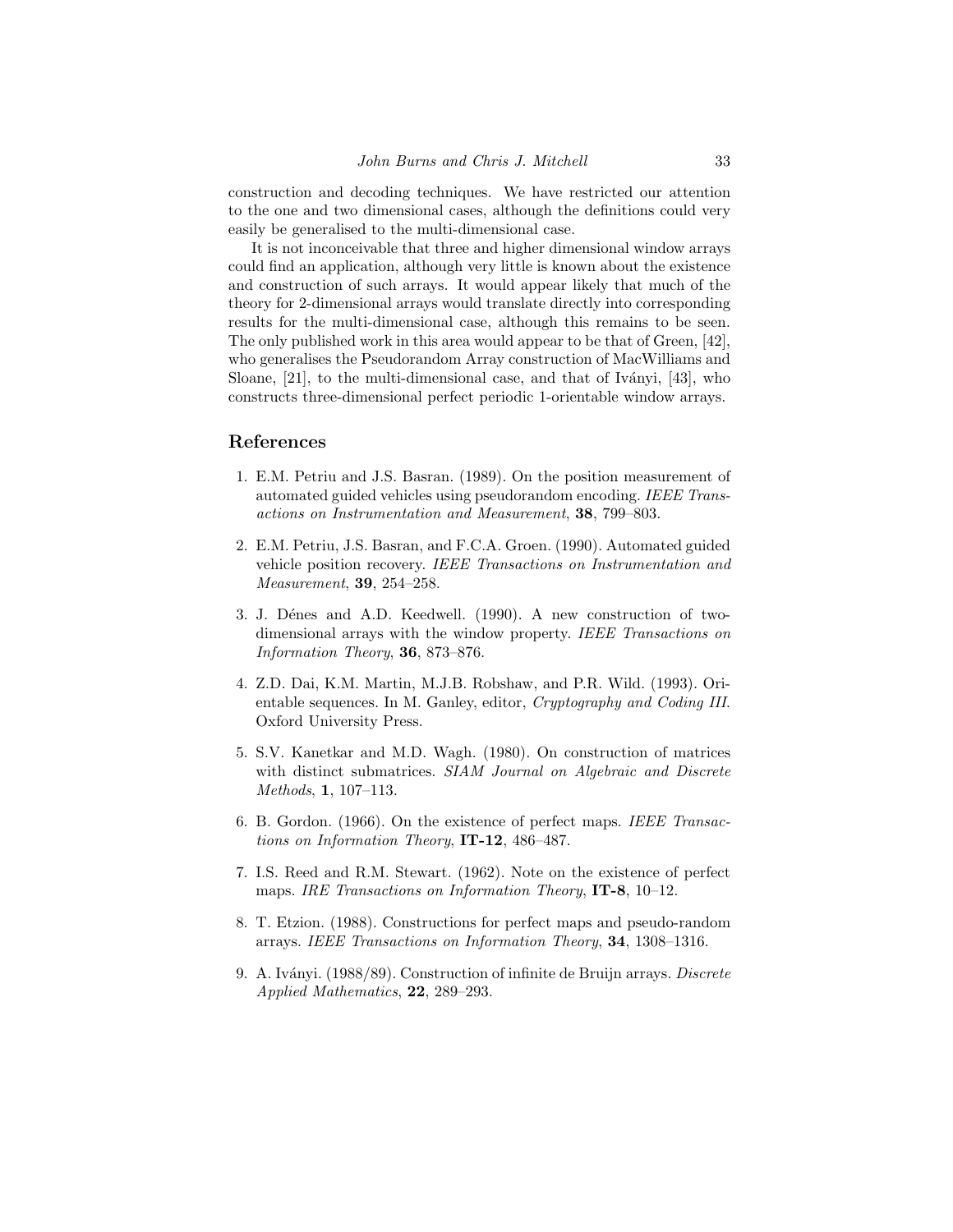- 10. C.T. Fan, S.M. Fan, S.L. Ma, and M.K. Siu. (1985). On de Bruijn arrays. Ars Combinatoria, 19A, 205–213.
- 11. A.H. Chan and R.A. Games. (1990). On the quadratic spans of de Bruijn sequences. IEEE Transactions on Information Theory, 36, 822– 829.
- 12. A.H. Chan, R.A. Games, and E.L. Key. (1982). On the complexities of de Bruijn sequences. Journal of Combinatorial Theory, Series A, 33, 233–246.
- 13. T. Etzion. (1986). On the distribution of de Bruijn CR-sequences. *IEEE* Transactions on Information Theory, IT-32, 422–423.
- 14. T. Etzion and A. Lempel. (1984). Algorithms for the generation of full-length shift-register sequences. IEEE Transactions on Information Theory, IT-30, 480–484.
- 15. T. Etzion and A. Lempel. (1984). Construction of de Bruijn sequence of minimal complexity. IEEE Transactions on Information Theory, IT-30, 705–709.
- 16. T. Etzion and A. Lempel. (1984). On the distribution of de Bruijn sequence of given complexity. IEEE Transactions on Information Theory, IT-30, 611–614.
- 17. H. Fredricksen. (1975). A class of nonlinear de Bruijn cycles. Journal of Combinatorial Theory, Series A, 19, 192–199.
- 18. H. Fredricksen and I. Kessler. (1977). Lexicographic compositions and de Bruijn sequences. Journal of Combinatorial Theory, Series A, 22, 17–30.
- 19. H. Fredricksen and J. Maiorana. (1978). Necklaces of beads in k colors and k-ary de Bruijn sequences. Discrete Mathematics, 23, 207–210.
- 20. T. Etzion. (1990). On pseudo-random arrays constructed from patterns with distinct differences. In *Sequences*, pages 195–207. Springer-Verlag, New York.
- 21. F.J. MacWilliams and N.J.A. Sloane. (1976). Pseudo-random sequences and arrays. Proceedings of the IEEE, 64, 1715–1729.
- 22. N.G. de Bruijn. (1946). A combinatorial problem. Proceedings Nederlandse Akademie van Wetenschappen, 49, 758–764.
- 23. I.J. Good. (1946). Normally recurring decimals. Journal of the London Mathematical Society, 21, 167–169.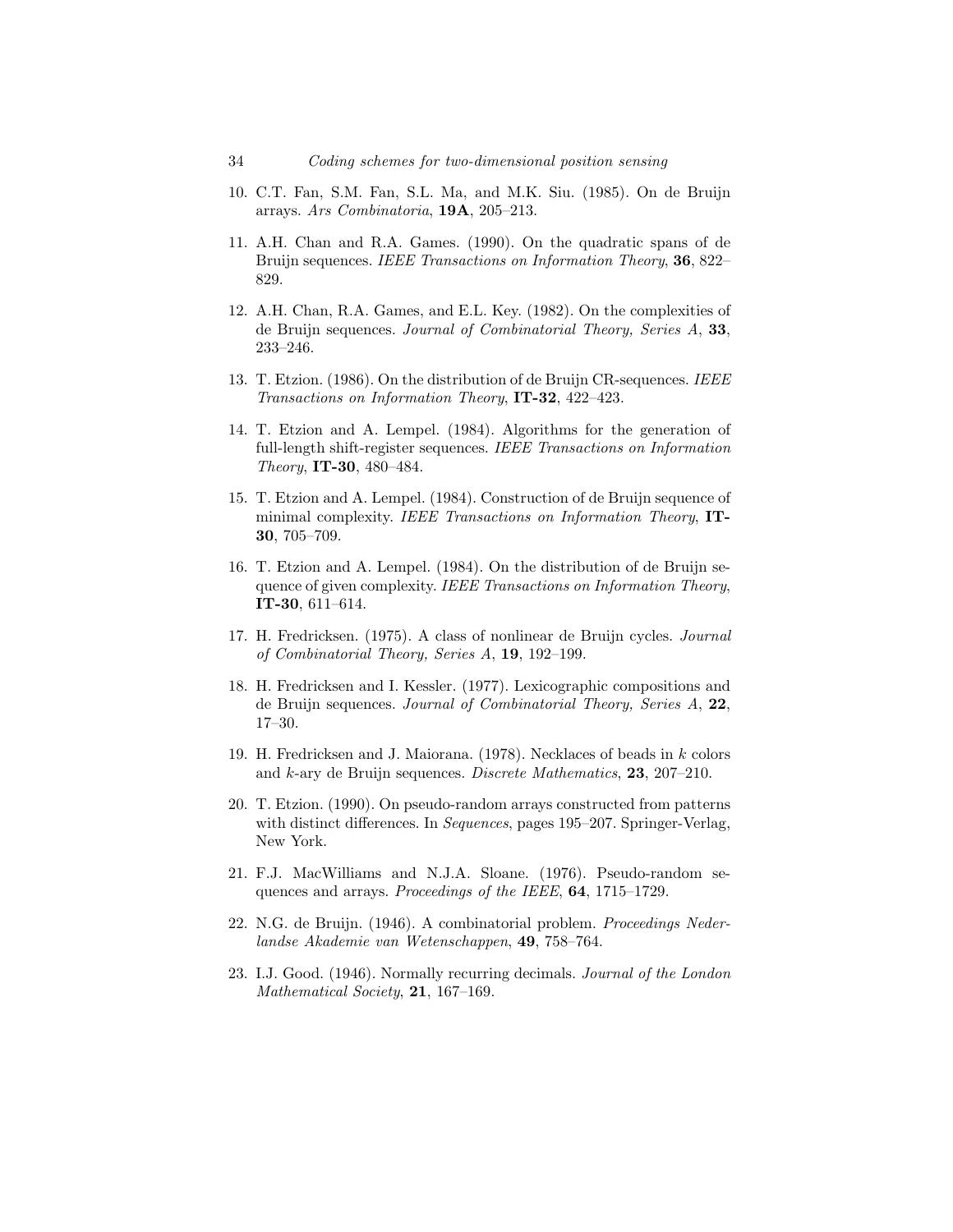- 24. H. Fredricksen. (1982). A survey of full length nonlinear shift register cycle algorithms. SIAM Review, 24, 195–221.
- 25. A. Lempel. (1970). On a homomorphism of the de Bruijn graph and its application to the design of feedback shift registers. IEEE Transactions on Computers, C-19, 1204–1209.
- 26. J.A. Bondy and U.S.R. Murty. (1976). Graph theory with applications. Elsevier.
- 27. B. Arazi. (1984). Position recovery using binary sequences. Electronics Letters, 20, 61–62.
- 28. E.M. Petriu. (1985). Absolute-type pseudorandom shaft encoder with any desired resolution. Electronics Letters, 21, 215–216.
- 29. E.M. Petriu. (1987). Absolute-type position transducers using a pseudorandom encoding. IEEE Transactions on Instrumentation and Measurement, **IM-36**, 950-955.
- 30. E.M. Petriu. (1988). New pseudorandom/natural code conversion method. Electronics Letters, 24, 1358–1359.
- 31. E.M. Petriu. (1988). Scanning method for absolute pseudorandom position encoders. Electronics Letters, 24, 1236–1237.
- 32. D. Rees. (1946). Note on a paper by I.J. Good. Journal of the London Mathematical Society, 21, 169–172.
- 33. T. Etzion. (1986). An algorithm for constructing  $m$ -ary de Bruijn sequences. Journal of Algorithms, 7, 331–340.
- 34. T. Etzion. (1986). An algorithm for generating shift-register cycles. Theoretical Computer Science, 44, 209–224.
- 35. A. Ralston. (1981). A new memoryless algorithm for De Bruijn sequences. Journal of Algorithms, 2, 50–62.
- 36. E. Roth. (1971). Permutations arranged around a circle. American Mathematical Monthly, 78, 990–992.
- 37. J.L. Massey and R.W. Liu. (1964). Equivalance of nonlinear shiftregisters. IEEE Transactions on Information Theory, IT-10, 378–379.
- 38. S.L. Ma. (1984). A note on binary arrays with a certain window property. IEEE Transactions on Information Theory, IT-30, 774–775.
- 39. T. Nomura, H. Miyakawa, H. Imai, and A. Fukuda. (1972). A theory of two-dimensional linear recurring arrays. IEEE Transactions on Information Theory, IT-18, 775–785.